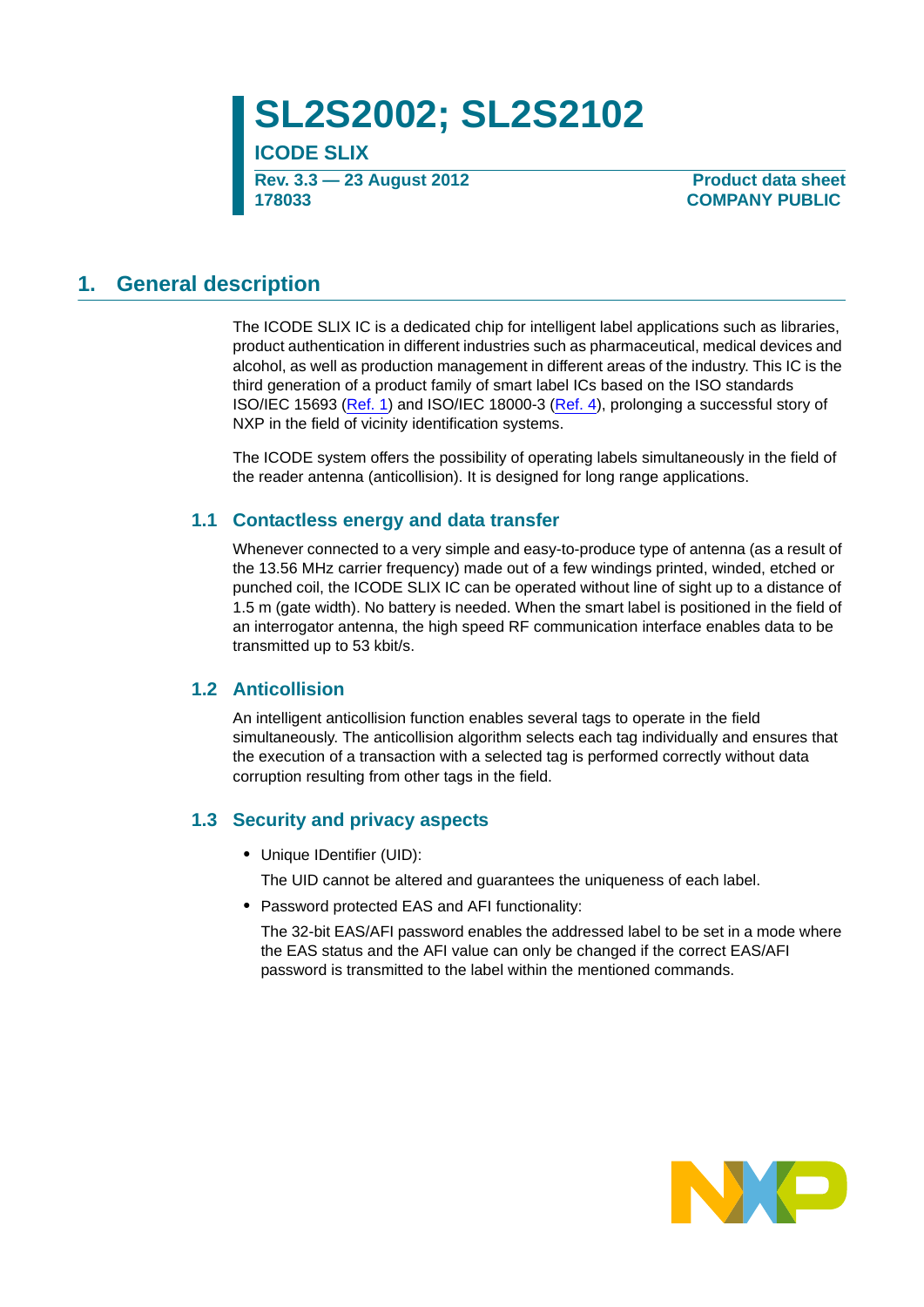## <span id="page-1-1"></span><span id="page-1-0"></span>**2. Features and benefits**

#### **2.1 ICODE SLIX RF interface (ISO/IEC 15693)**

- Contactless transmission of data and supply energy (no battery needed)
- Operating distance: up to 1.5 m (depending on antenna geometry)
- Operating frequency: 13.56 MHz (ISM, world-wide licence freely available)
- Fast data transfer: up to 53 kbit/s
- High data integrity: 16-bit CRC, framing
- $\blacksquare$  True anticollision
- Password protected Electronic Article Surveillance (EAS)
- Password protected Application Family Identifier (AFI)
- Data Storage Format Identifier (DSFID)
- Additional fast anticollision read
- **Write distance equal to read distance**

### <span id="page-1-2"></span>**2.2 EEPROM**

- 1024 bits, organized in 32 blocks of 4 bytes each
- 50 years data retention
- Write endurance of 100000 cycles

#### <span id="page-1-3"></span>**2.3 Security**

- **Unique identifier for each device**
- **Lock mechanism for each user memory block (write protection)**
- **Lock mechanism for DSFID, AFI, EAS**
- Password (32-bit) protected EAS and AFI functionality

### <span id="page-1-4"></span>**3. Applications**

- **Libraries**
- $\blacksquare$  Item level tagging in pharmaceutical supply chains
- Counterfeit protection for consumer goods
- **Industrial applications**
- Asset and document tracking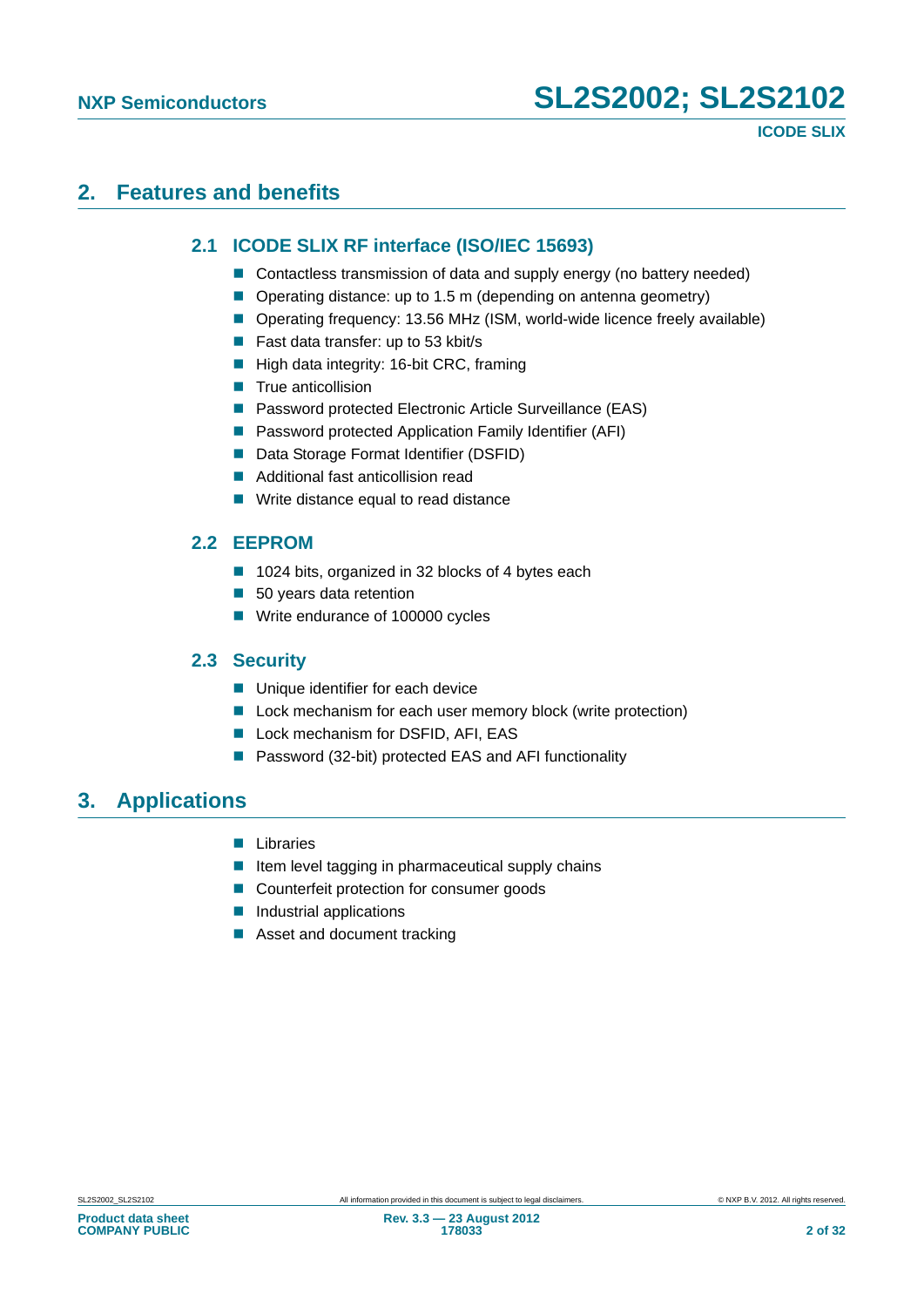## <span id="page-2-2"></span>**4. Ordering information**

<span id="page-2-0"></span>

| <b>Type number</b> | Package     |                                                                                                                                                | <b>Version</b>      |  |
|--------------------|-------------|------------------------------------------------------------------------------------------------------------------------------------------------|---------------------|--|
|                    | <b>Name</b> | <b>Description</b>                                                                                                                             |                     |  |
| SL2S2002FUD        | wafer       | sawn, bumped wafer, 120 $\mu$ m, on film frame carrier,<br>$C_i$ between LA and LB = 23.5 pF (typical)                                         |                     |  |
| SL2S2102FUD        | wafer       | sawn, bumped wafer, 120 um, on film frame carrier,<br>$C_i$ between LA and LB = 97 pF (typical)                                                |                     |  |
| <b>SL2S2002FTB</b> | XSON3       | plastic extremely thin small outline package; no leads;<br>3 terminals; body 1 x 1.45 x 0.5 mm;<br>$C_i$ between LA and LB = 23.5 pF (typical) | SOT <sub>1122</sub> |  |
| <b>SL2S2102FTB</b> | XSON3       | plastic extremely thin small outline package; no leads;<br>3 terminals; body 1 x 1.45 x 0.5 mm;<br>$C_i$ between LA and LB = 97 pF (typical)   | SOT <sub>1122</sub> |  |

## <span id="page-2-3"></span>**5. Block diagram**

<span id="page-2-1"></span>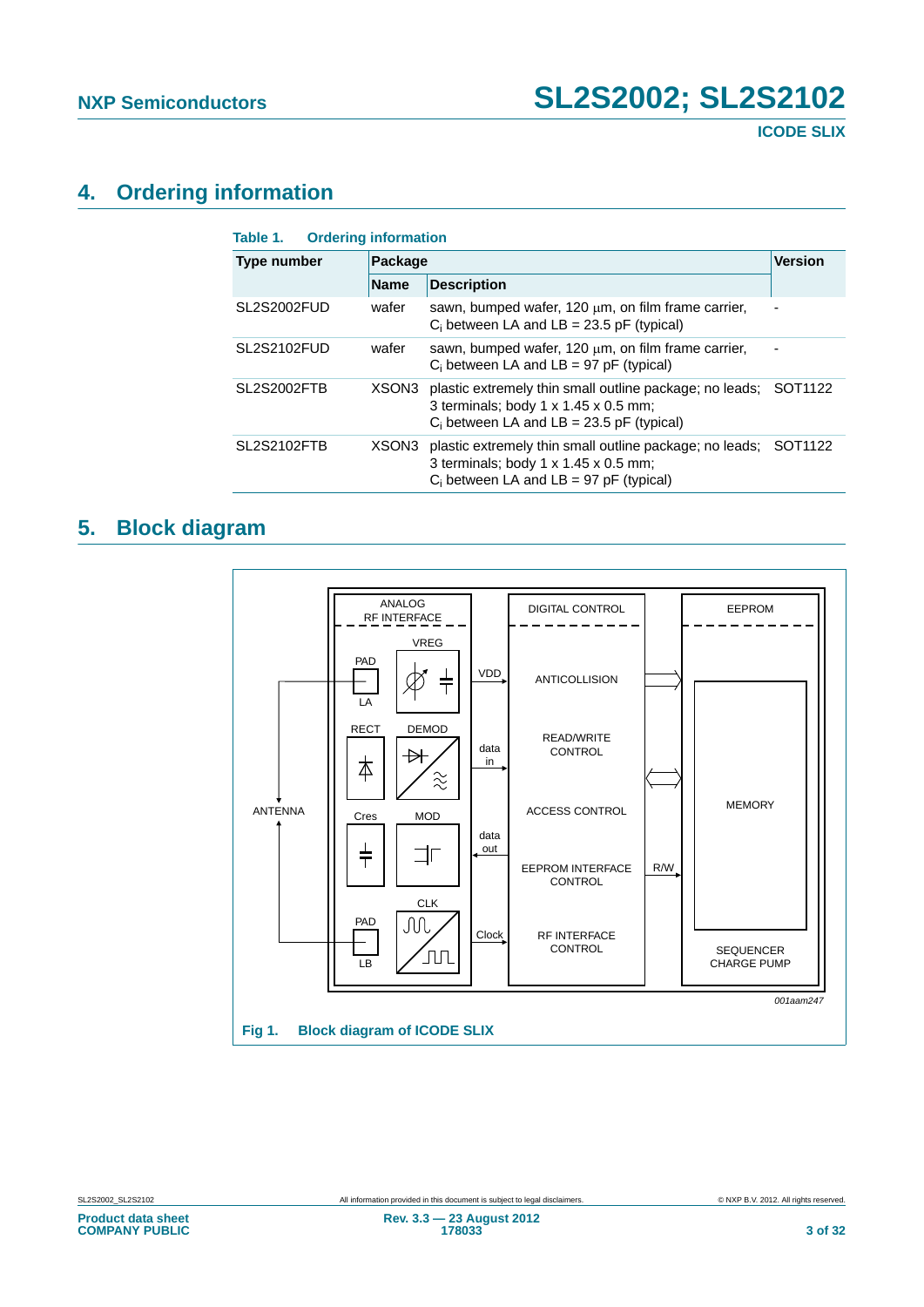**ICODE SLIX**

## <span id="page-3-2"></span>**6. Pinning information**



<span id="page-3-1"></span><span id="page-3-0"></span>

| $I$ a $U$ ic $L$ . | <b>FIII GESCHIJGUI SOTTIZZ</b> |                    |  |
|--------------------|--------------------------------|--------------------|--|
| Pin                | <b>Symbol</b>                  | <b>Description</b> |  |
|                    | LΒ                             | antenna RF input   |  |
|                    | LA                             | antenna RF input   |  |
|                    | n.c.                           | not connected      |  |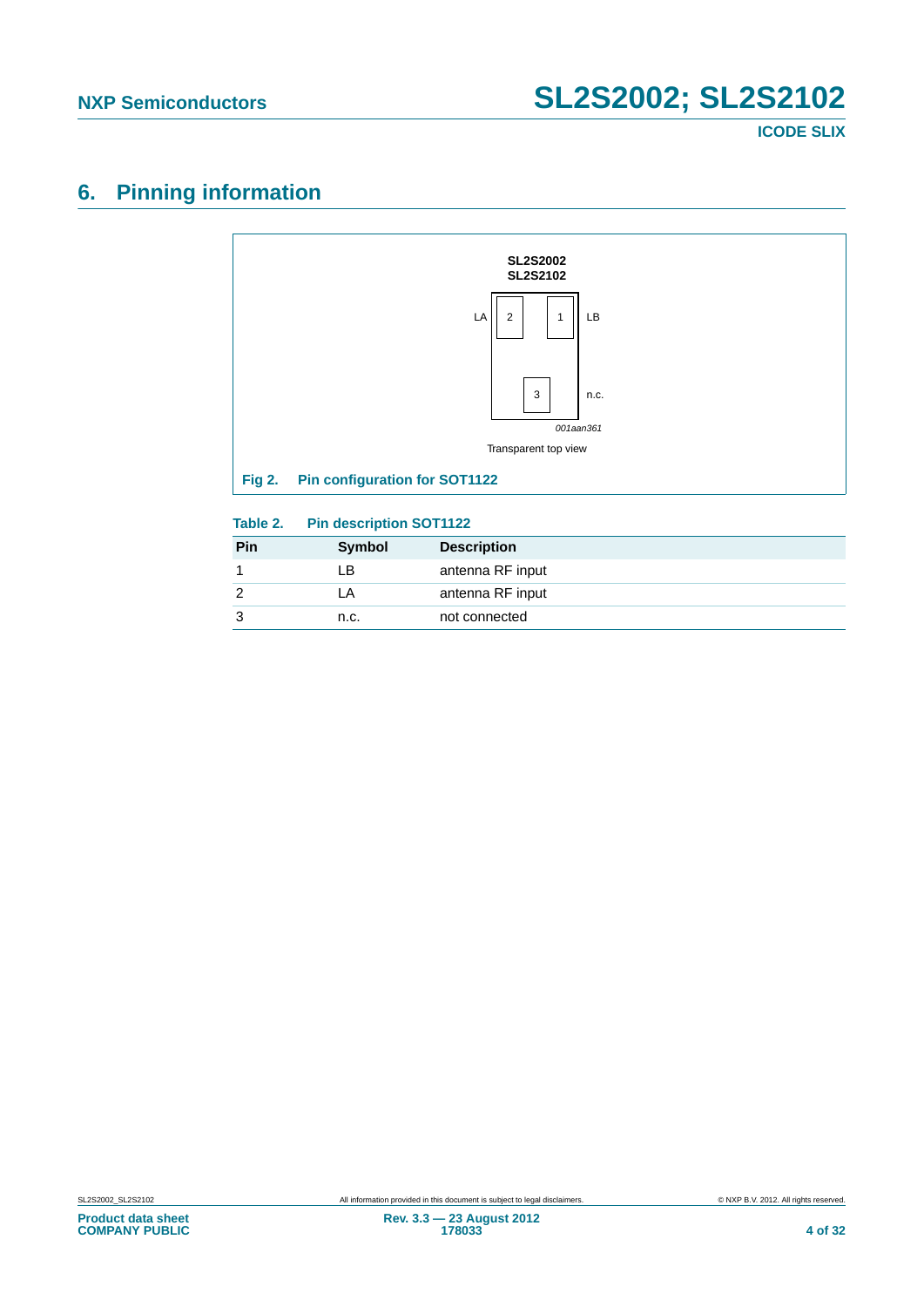**ICODE SLIX**

## <span id="page-4-1"></span>**7. Wafer layout**

<span id="page-4-0"></span>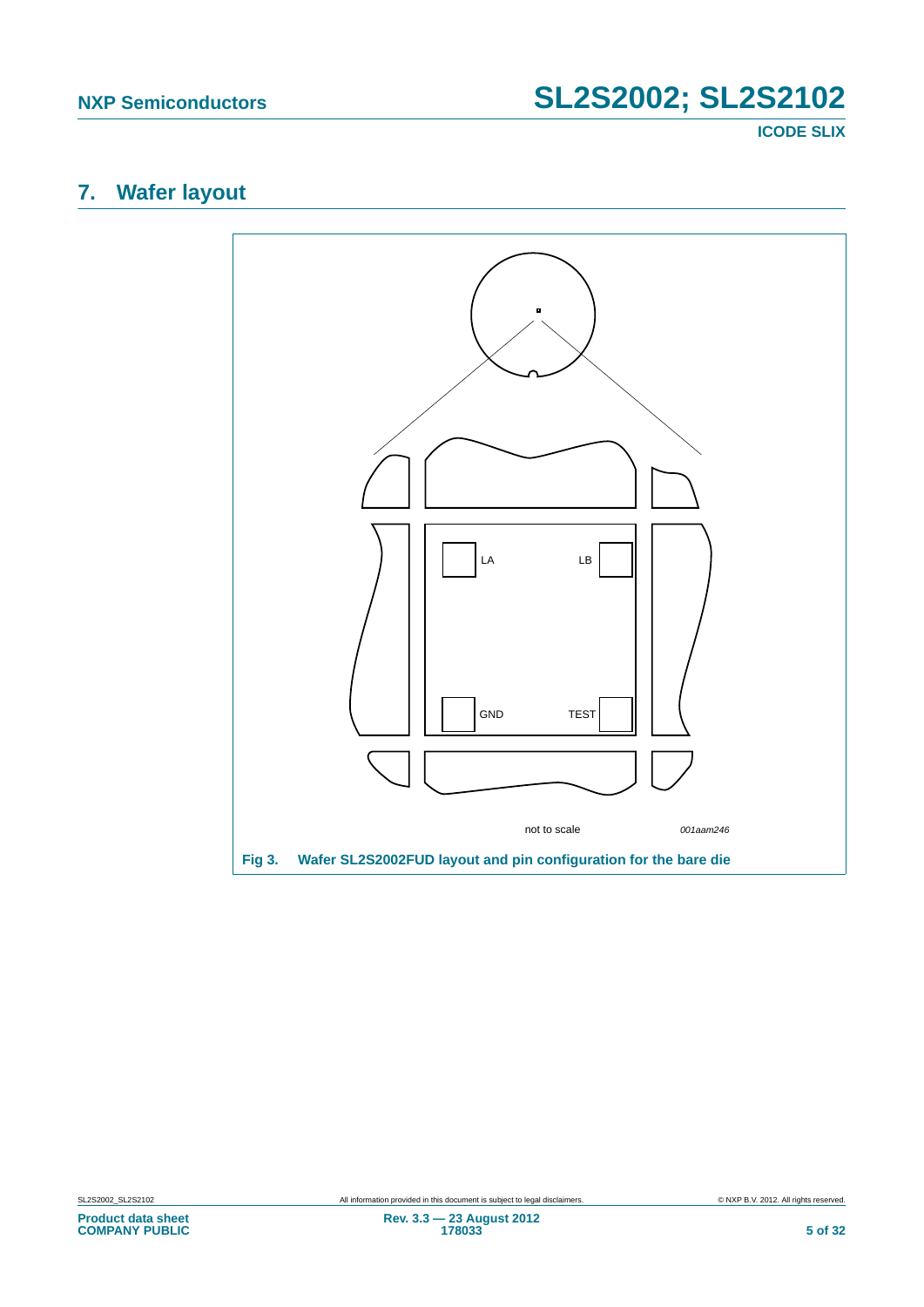**ICODE SLIX**



### <span id="page-5-2"></span><span id="page-5-1"></span>**7.1 Bonding pad description**

<span id="page-5-0"></span>

| Table 3.      | <b>Bonding pad description</b> |
|---------------|--------------------------------|
| <b>Symbol</b> | <b>Description</b>             |
| LA            | antenna RF input               |
| LВ            | antenna RF input               |
| GND           | ground                         |
| <b>TEST</b>   | test input                     |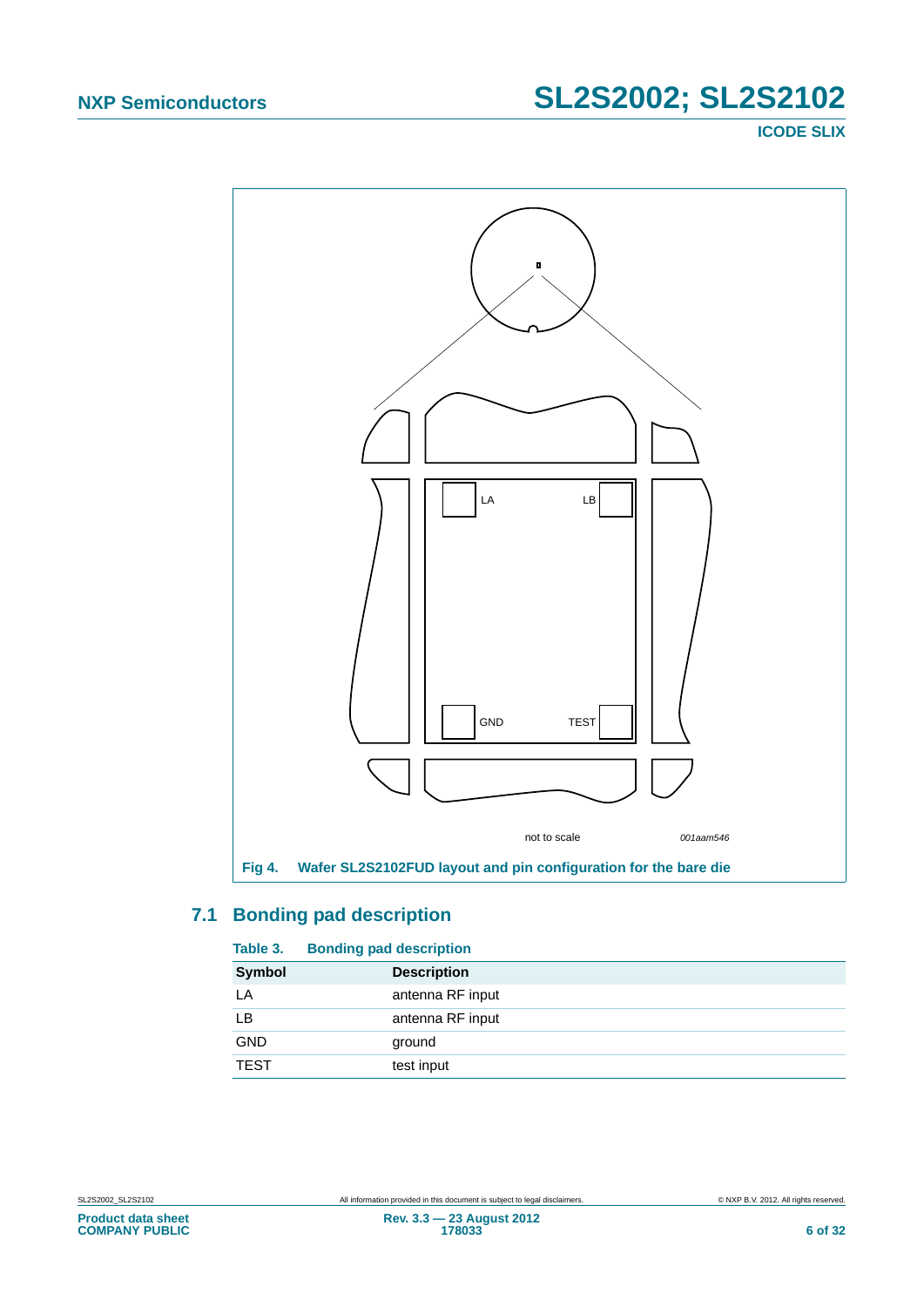## <span id="page-6-2"></span><span id="page-6-1"></span>**8. Mechanical specification**

#### **8.1 Wafer specification**

See [Ref. 6 "General specification for 8" wafer on UV-tape with electronic fail die marking"](#page-26-2).

<span id="page-6-0"></span>

| Table 4.<br><b>Wafer specification</b> |                                                            |
|----------------------------------------|------------------------------------------------------------|
| <b>Wafer</b>                           |                                                            |
| Designation                            | each wafer is enscribed with batch number and wafer number |
| Diameter                               | 200 mm (8 inches)                                          |
| <b>Thickness</b>                       | 120 μm $±$ 15 μm                                           |
| Process                                | CMOS 0.14 $\mu$ m                                          |
| Batch size                             | 25 wafers                                                  |
| Dies per wafer                         |                                                            |
| SL2S2002FUD                            | 110050                                                     |
| <b>SL2S2102FUD</b>                     | 88225                                                      |
| <b>Wafer backside</b>                  |                                                            |
| Material                               | Si                                                         |
| Treatment                              | ground and stress release                                  |
| Roughness                              | $R_a$ minimum = 0.5 $\mu$ m                                |
|                                        | $R_t$ maximum = 5 $\mu$ m                                  |
| <b>Chip dimensions</b>                 |                                                            |
| Die size without scribe                |                                                            |
| <b>SL2S2002FUD</b>                     | 520 $\mu$ m × 484 $\mu$ m = 251680 mm <sup>2</sup>         |
| <b>SL2S2102FUD</b>                     | 520 $\mu$ m × 607 $\mu$ m = 315640 mm <sup>2</sup>         |
| Scribe line width                      |                                                            |
| X-dimension                            | 15 μm (scribe line width measured between nitride edges)   |
| Y-dimension                            | 15 µm (scribe line width measured between nitride edges)   |
| Number of pads                         | 4                                                          |
| Pad location                           | non-diagonal/placed in chip corners                        |
| Distance pad to pad LA to LB           | $400 \mu m$                                                |
| Distance pad to pad LB to TEST         |                                                            |
| <b>SL2S2002FUD</b>                     | $360 \mu m$                                                |
| <b>SL2S2102FUD</b>                     | $517 \mu m$                                                |
| <b>Passivation on front</b>            |                                                            |
| <b>Type</b>                            | sandwich structure                                         |
| Material                               | PE-nitride (on top)                                        |
| <b>Thickness</b>                       | 1.75 µm total thickness of passivation                     |
| Au bump                                |                                                            |
| Material                               | >99.9 % pure Au                                            |
| Hardness                               | 35 HV to 80 HV 0.005                                       |
| Shear strength                         | >70 MPa                                                    |
| Height                                 | $18 \mu m$                                                 |
| Height uniformity                      |                                                            |

SL2S2002\_SL2S2102 All information provided in this document is subject to legal disclaimers. © NXP B.V. 2012. All rights reserved.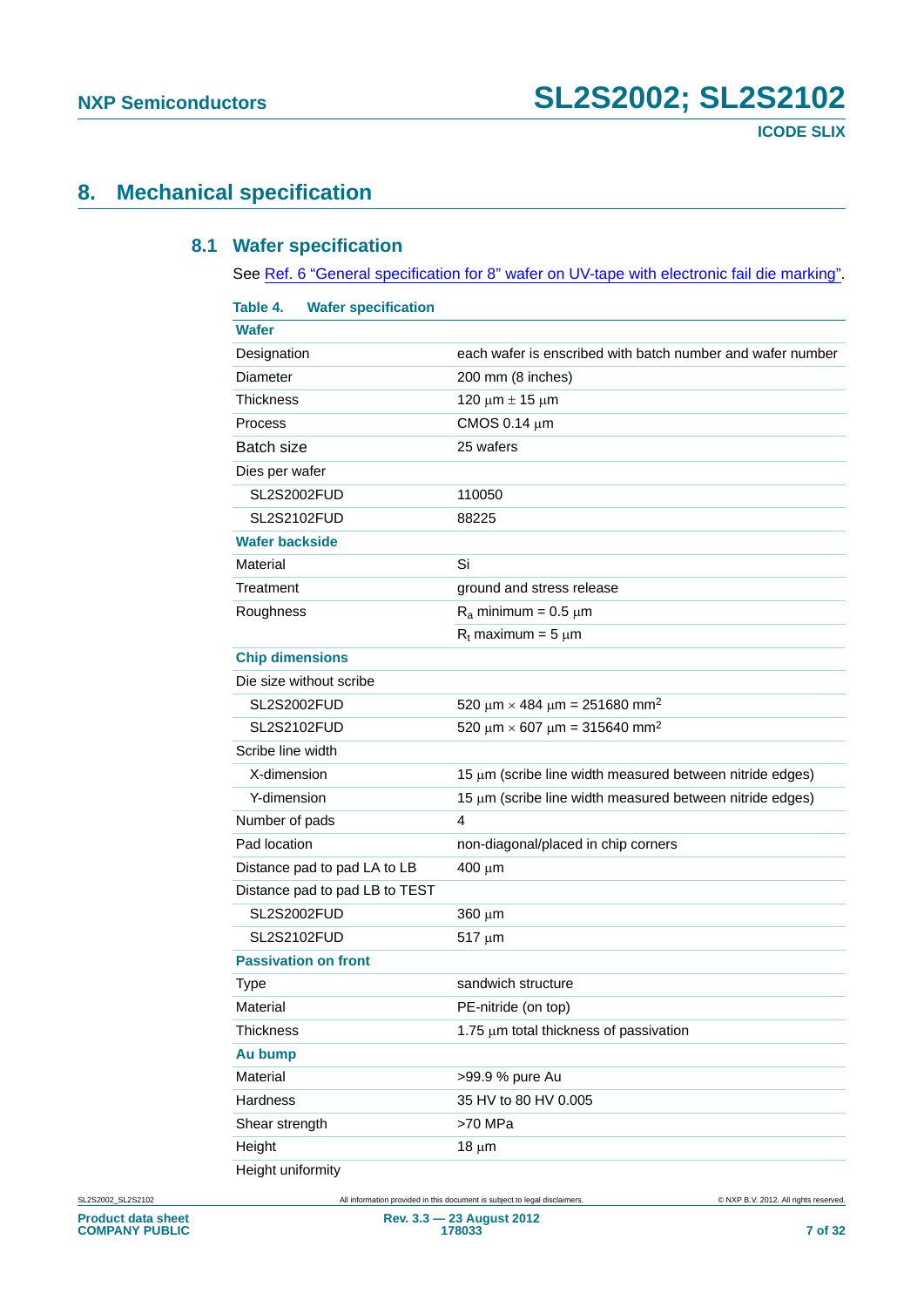#### **Table 4. Wafer specification**

| within a die             | $\pm 2 \mu m$                  |
|--------------------------|--------------------------------|
| within a wafer           | $\pm 3 \mu m$                  |
| wafer to wafer           | $\pm 4 \mu m$                  |
| <b>Bump flatness</b>     | $\pm 1.5$ µm                   |
| Bump size                |                                |
| LA, LB                   | 60 $\mu$ m $\times$ 60 $\mu$ m |
| TEST, GND                | 60 $\mu$ m $\times$ 60 $\mu$ m |
| variation                | $±5 \mu m$                     |
| Under bump metallization | sputtered TiW                  |
|                          |                                |

#### <span id="page-7-0"></span>**8.1.1 Fail die identification**

No inkdots are applied to the wafer.

Electronic wafer mapping (SECS II format) covers the electrical test results and additionally the results of mechanical/visual inspection.

See [Ref. 6 "General specification for 8" wafer on UV-tape with electronic fail die marking"](#page-26-2).

#### <span id="page-7-1"></span>**8.1.2 Map file distribution**

See [Ref. 6 "General specification for 8" wafer on UV-tape with electronic fail die marking"](#page-26-2).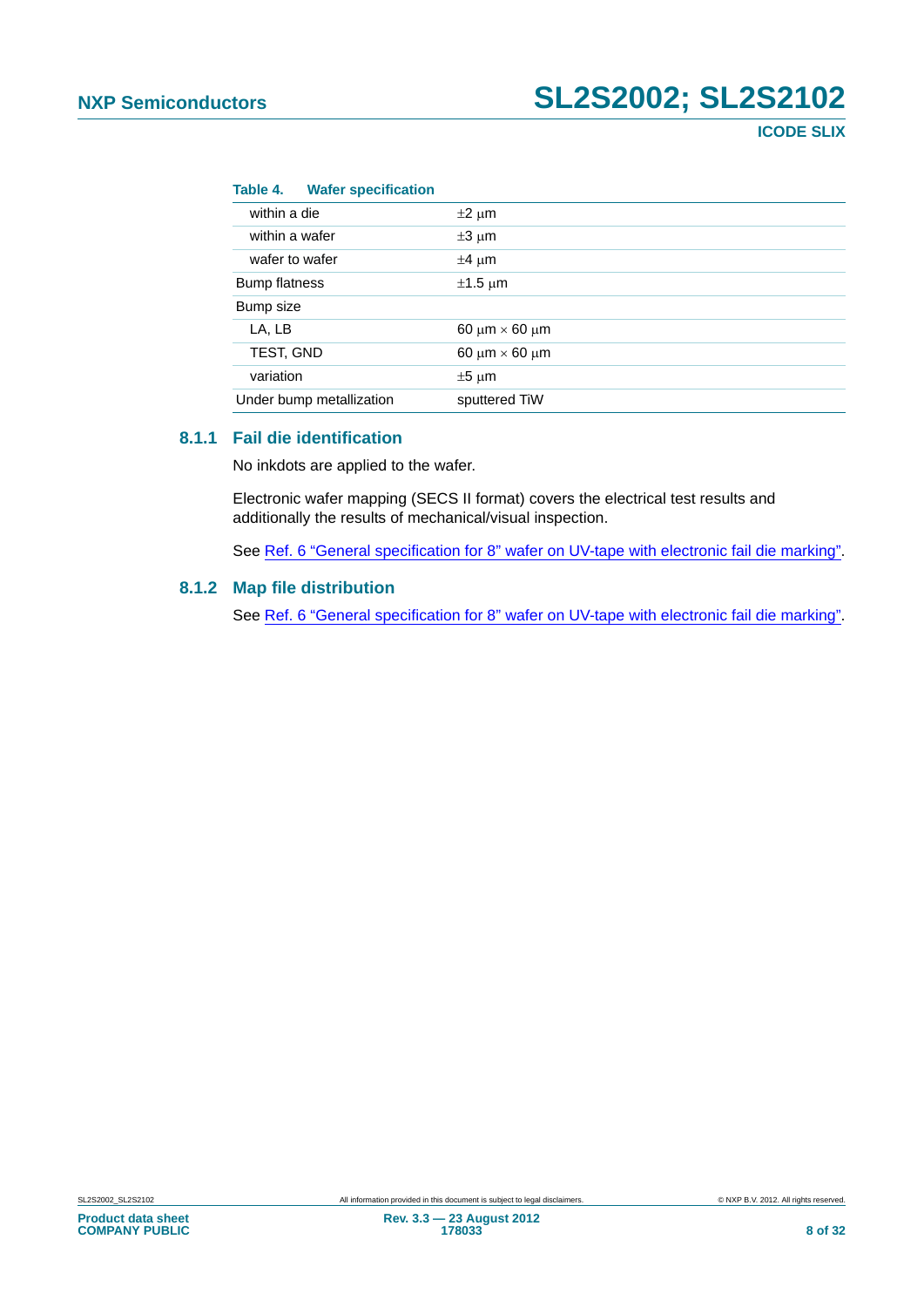### <span id="page-8-1"></span><span id="page-8-0"></span>**9. Functional description**

#### **9.1 Block description**

The ICODE SLIX IC consists of three major blocks:

- **•** Analog RF interface
- **•** Digital controller
- **•** EEPROM

The analog section provides stable supply voltage and demodulates data received from the reader for processing by the digital section. The analog section's modulation transistor also transmits data back to the reader.

The digital section includes the state machines, processes the protocol and handles communication with the EEPROM.

The label requires no internal power supply. Its contactless interface generates the power supply and the system clock via the resonant circuitry by inductive coupling to the interrogator. The interface also demodulates data that are transmitted from the interrogator to the ICODE Label, and modulates the electromagnetic field for data transmission from the ICODE Label to the interrogator.

Data are stored in a non-volatile memory (EEPROM).

#### <span id="page-8-2"></span>**9.2 Memory organization**

The 1024 bit EEPROM memory is divided into 32 blocks. A block is the smallest access unit. Each block consists of 4 bytes (1 block = 32 bits). Bit 0 in each byte represents the least significant bit (LSB) and bit 7 the most significant bit (MSB), respectively.

The memory is divided into 2 parts:

**•** Configuration area

Within this part of the memory all required information is stored, such as UID, write protection, access control information, passwords, AFI and EAS. This memory area cannot be directly accessed.

**•** User memory

Within the 896 bit memory area the user data are stored. Direct read/write access to this part of the memory is possible depending on the related write protection conditions.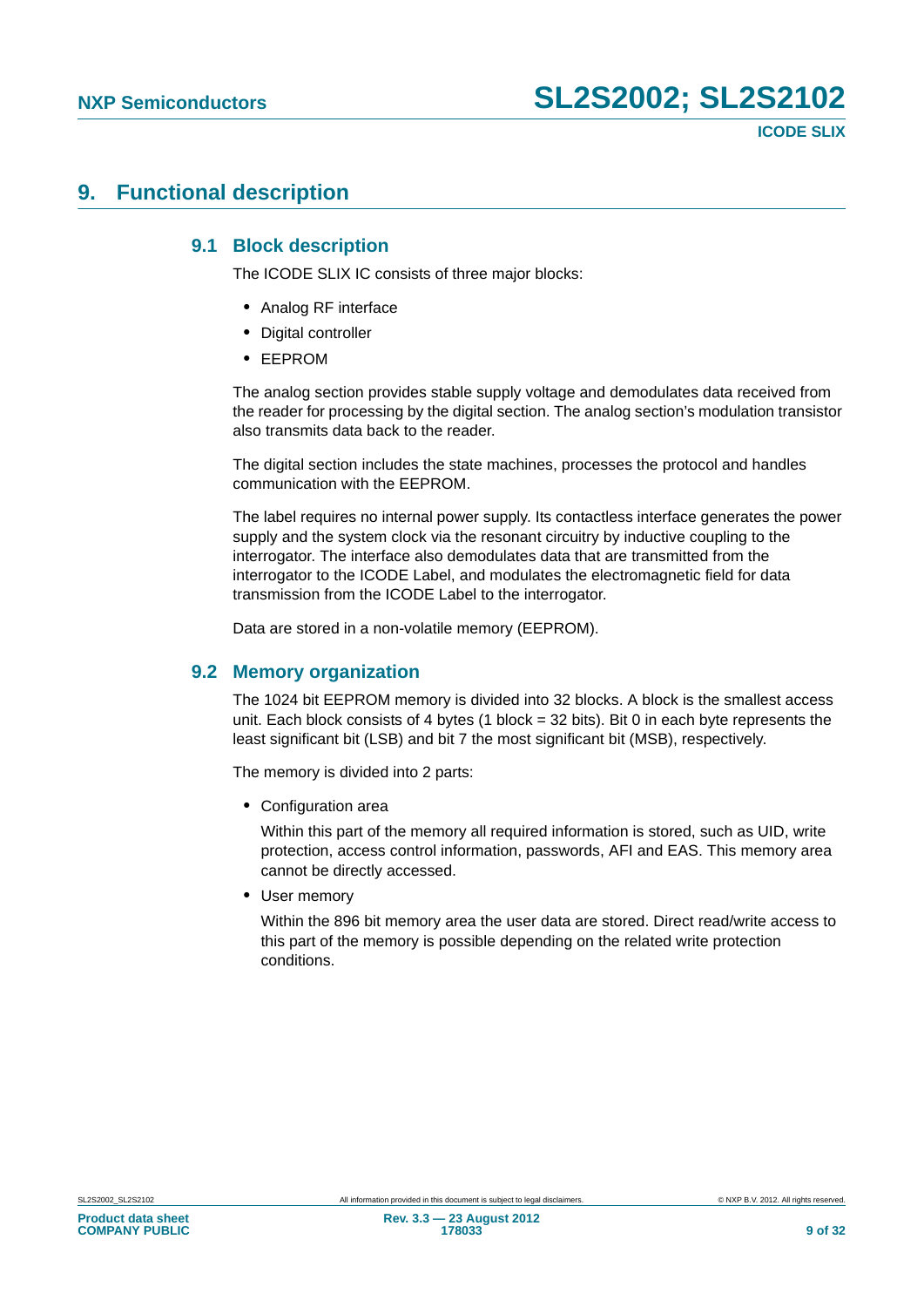<span id="page-9-0"></span>

| Table 5.       | <b>Memory organization</b> |                     |        |        |                                        |
|----------------|----------------------------|---------------------|--------|--------|----------------------------------------|
| <b>Block</b>   | Byte 0                     | Byte 1              | Byte 2 | Byte 3 | <b>Description</b>                     |
|                |                            |                     |        |        | Configuration area for<br>internal use |
| $\mathbf 0$    |                            |                     |        |        | User memory:                           |
| $\mathbf{1}$   |                            |                     |        |        | 28 blocks,                             |
| $\overline{2}$ |                            |                     |        |        | 4 bytes each,                          |
| ÷              | ٠                          | $\bullet$<br>$\sim$ | ÷      | ٠      | 112 bytes in total.                    |
| 25             |                            |                     |        |        |                                        |
| 26             |                            |                     |        |        |                                        |
| 27             |                            |                     |        |        |                                        |

Blocks 0 to 27 can be addressed with read and write commands only.

#### <span id="page-9-2"></span>**9.2.1 Unique identifier**

The 64-bit unique identifier (UID) is programmed during the production process according to ISO/IEC 15693-3 and cannot be changed afterwards.

The 64 bits are numbered according to ISO/IEC 15693-3 starting with LSB 1 and ending with MSB 64. This is in contrast to the general used bit numbering within a byte.

The TAG type is a part of the UID (bit 41 to 48, next to the manufacturer code which is "04h" for NXP Semiconductors).

The TAG type of the ICODE SLIX IC is "01h".

Bit 37 is set to logic 1 for the ICODE SLIX IC which indicates that this type supports the password protected EAS/AFI feature (not supported by ICODE SLI SL2ICS2001 with bit 37 set to logic 0).

<span id="page-9-1"></span>

| Table 6.         | <b>Unique identifier</b> |       |                  |                  |                               |                  |                  |
|------------------|--------------------------|-------|------------------|------------------|-------------------------------|------------------|------------------|
| <b>MSB</b>       |                          |       |                  |                  |                               |                  | <b>LSB</b>       |
| 64:57            | 56:49                    | 48:41 |                  |                  | 40:1                          |                  |                  |
| "Е0"             | "04"                     | "01"  |                  |                  | IC manufacturer serial number |                  |                  |
| UID <sub>7</sub> | UID 6                    | UID 5 | UID <sub>4</sub> | UID <sub>3</sub> | UID <sub>2</sub>              | UID <sub>1</sub> | UID <sub>0</sub> |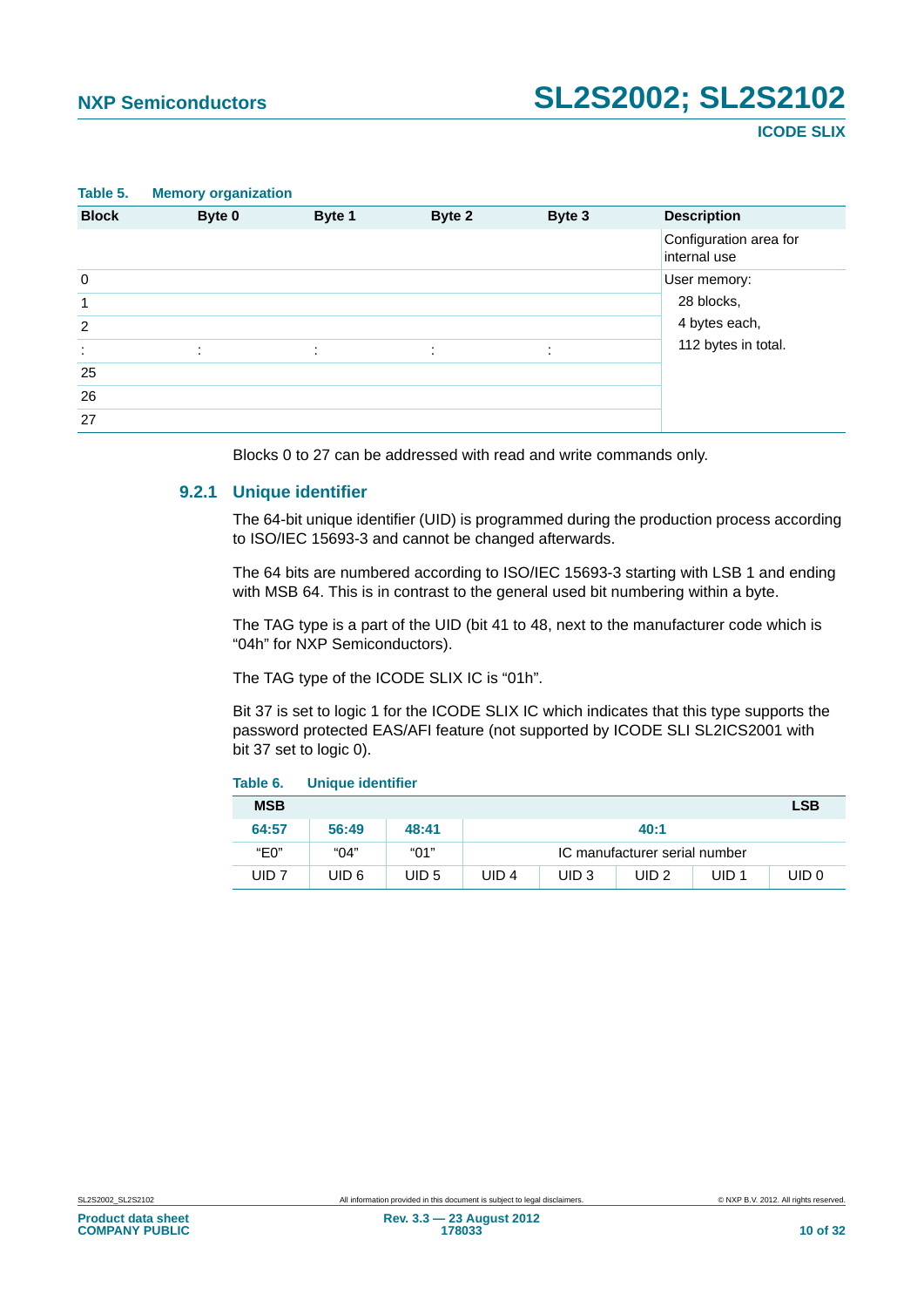#### <span id="page-10-0"></span>**9.2.2 Configuration of delivered ICs**

ICODE SLIX ICs are delivered with the following configuration by NXP Semiconductors:

- **•** Unique identifier is unique and read only
- **•** Write access conditions allow change to user blocks, AFI, DSFID, EAS and passwords
- **•** Status of EAS mode is not defined
- **•** AFI is supported and not defined
- **•** All EAS/AFI password bytes are 00h
- **•** EAS and AFI password protection is disabled
- **•** DSFID is supported and not defined
- **•** User data memory is not defined

**Remark:** Because the EAS mode is undefined at delivery, the EAS mode shall be set (enabled or disabled) according to your application requirements during the test or initialization phase.

**Remark:** If EAS and/or AFI password protection is not required in the targeted application, it is recommended a random EAS/AFI password is written during the label initialization.

#### <span id="page-10-1"></span>**9.3 Communication principle**

For detailed description of the protocol and timing please refer to ISO/IEC 15693-2 (modulation, bit-coding, framing, [Ref. 2](#page-26-3)) and ISO/IEC 15693-3 (anticollision, timing, protocol, [Ref. 3\)](#page-26-4).

#### **9.4 Supported commands**

#### <span id="page-10-2"></span>**9.4.1 Mandatory commands**

#### <span id="page-10-4"></span><span id="page-10-3"></span>**9.4.1.1 INVENTORY**

As defined in ISO/IEC 15693-3.

#### <span id="page-10-5"></span>**9.4.1.2 STAY QUIET**

As defined in ISO/IEC 15693-3.

**COMPANY PUBLIC**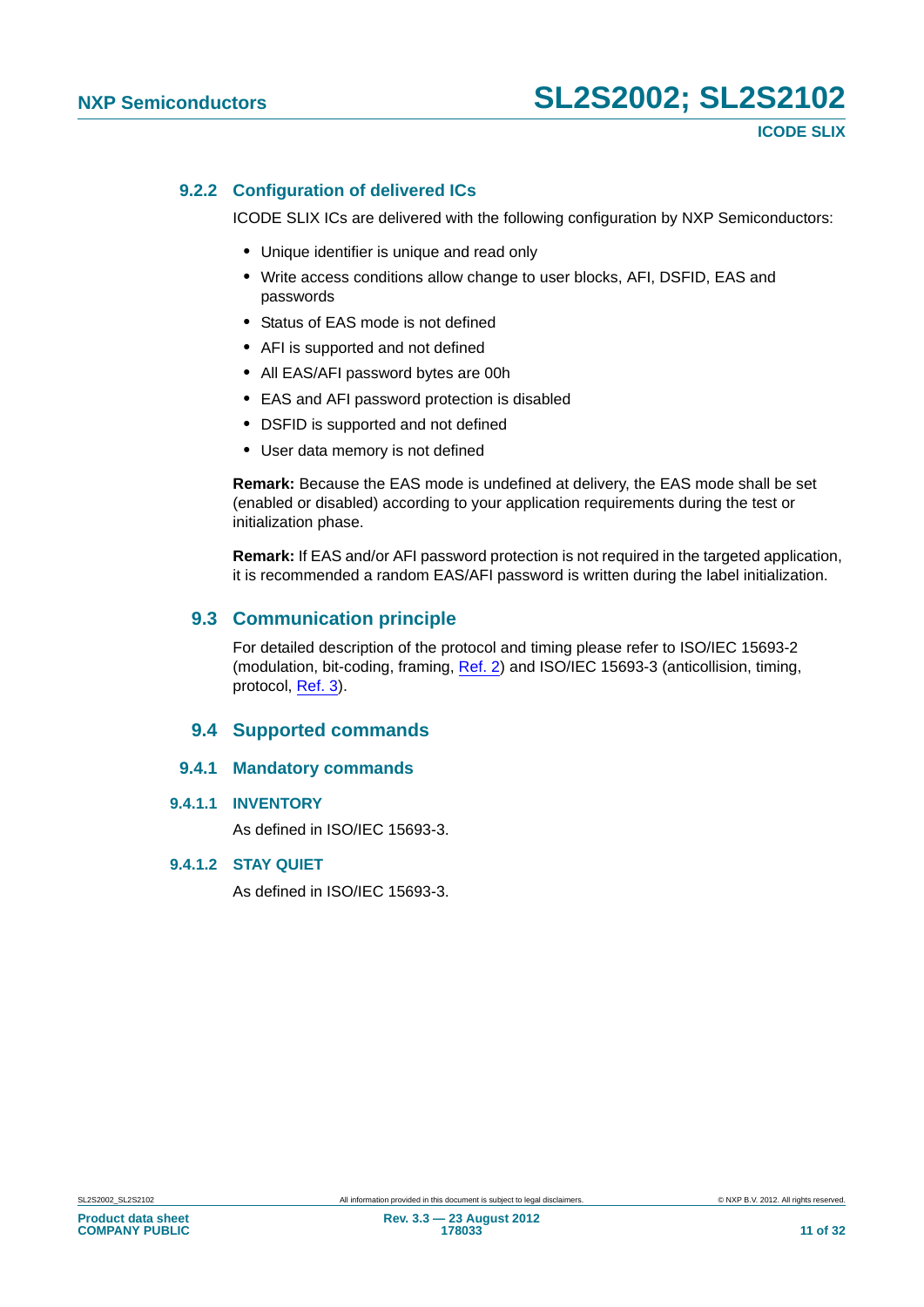#### **9.4.2 Optional commands**

#### <span id="page-11-1"></span><span id="page-11-0"></span>**9.4.2.1 READ SINGLE BLOCK**

As defined in ISO/IEC 15693-3.

Option 0 (Option flag not set) is supported.

Option 1 (Option flag set) is supported.

#### <span id="page-11-2"></span>**9.4.2.2 WRITE SINGLE BLOCK**

As defined in ISO/IEC 15693-3.

Option 0 (Option flag not set) is supported.

Option 1 (Option flag set) is supported.

#### <span id="page-11-3"></span>**9.4.2.3 LOCK BLOCK**

As defined in ISO/IEC 15693-3.

Option 0 (Option flag not set) is supported.

Option 1 (Option flag set) is supported.

#### <span id="page-11-4"></span>**9.4.2.4 READ MULTIPLE BLOCKS**

As defined in ISO/IEC 15693-3.

Option 0 (Option flag not set) is supported.

Option 1 (Option flag set) is supported.

**Remark:** If the sum of the first block number and the number of blocks exceeds the total available number of user blocks, the number of transmitted blocks is less than the requested number of blocks, which means that the last returned block is the highest available user block, followed by the 16-bit CRC and the EOF.

#### <span id="page-11-5"></span>**9.4.2.5 SELECT**

As defined in ISO/IEC 15693-3.

#### <span id="page-11-6"></span>**9.4.2.6 RESET TO READY**

As defined in ISO/IEC 15693-3.

#### <span id="page-11-7"></span>**9.4.2.7 WRITE AFI**

As defined in ISO/IEC 15693-3.

Option 0 (Option flag not set) is supported.

Option 1 (Option flag set) is supported.

**Remark:** This command maybe password protected, refer to [Section 9.4.3.11](#page-19-0)  ["PASSWORD PROTECT EAS/AFI".](#page-19-0)

**COMPANY PUBLIC**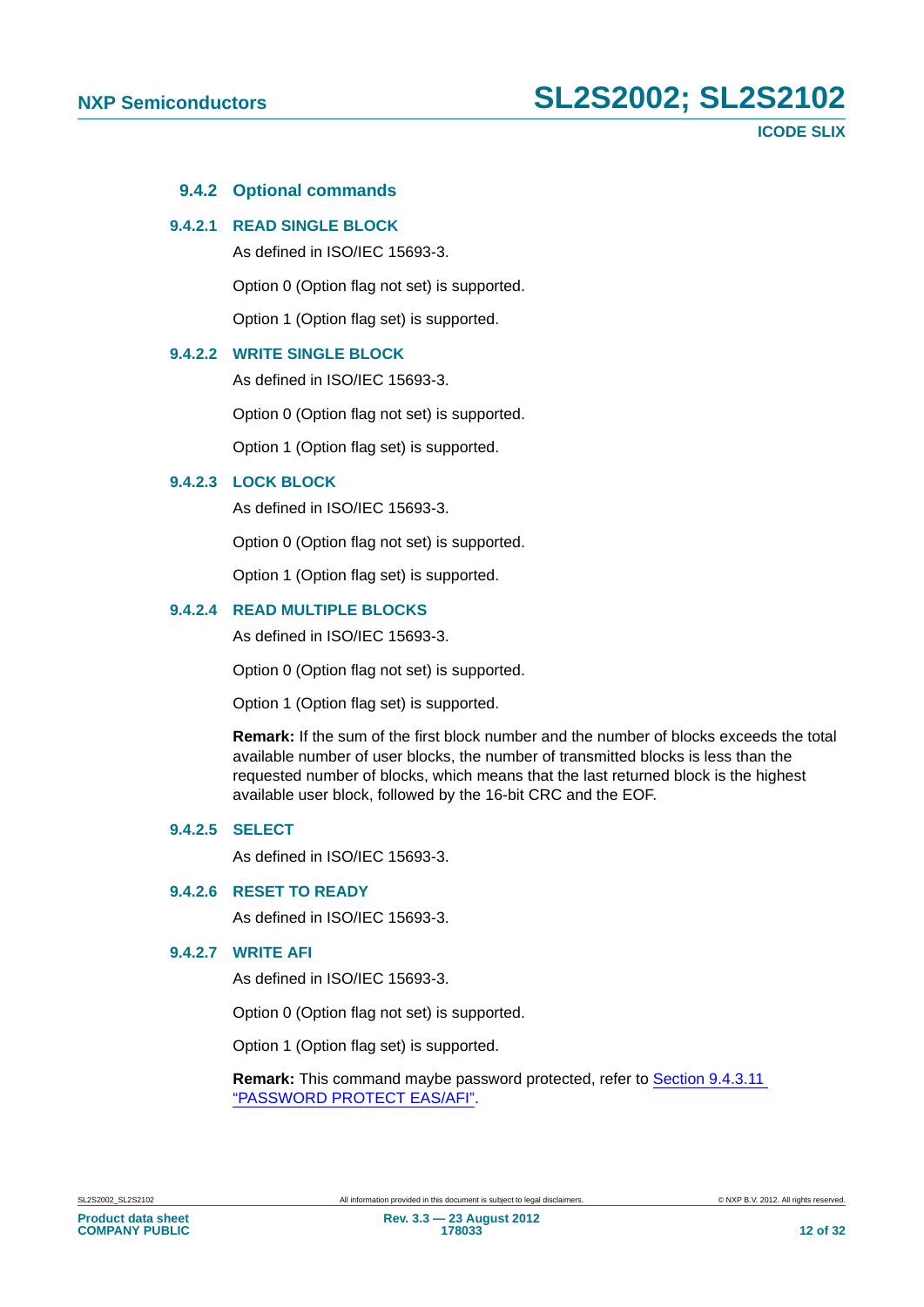#### <span id="page-12-0"></span>**9.4.2.8 LOCK AFI**

As defined in ISO/IEC 15693-3.

Option 0 (Option flag not set) is supported.

Option 1 (Option flag set) is supported.

**Remark:** This command maybe password protected, refer to [Section 9.4.3.11](#page-19-0)  ["PASSWORD PROTECT EAS/AFI".](#page-19-0)

#### <span id="page-12-1"></span>**9.4.2.9 WRITE DSFID**

As defined in ISO/IEC 15693-3.

Option 0 (Option flag not set) is supported.

Option 1 (Option flag set) is supported.

#### <span id="page-12-2"></span>**9.4.2.10 LOCK DSFID**

As defined in ISO/IEC 15693-3.

Option 0 (Option flag not set) is supported.

Option 1 (Option flag set) is supported.

#### <span id="page-12-3"></span>**9.4.2.11 GET SYSTEM INFORMATION**

As defined in ISO/IEC 15693-3.

The TAG type of the ICODE SLIX is "01h".

#### <span id="page-12-4"></span>**9.4.2.12 GET MULTIPLE BLOCK SECURITY STATUS**

As defined in ISO/IEC 15693-3.

**Remark:** If the sum of the first block number and the number of blocks exceeds the total available number of user blocks the number of transmitted security status bytes is less than the requested number, which means that the last returned status byte is the one corresponding to the highest available user block, followed by the 16-bit CRC and the EOF.

#### <span id="page-12-5"></span>**9.4.3 Custom commands**

The manufacturer code of NXP Semiconductors is defined in ISO/IEC 7816-6A1 ([Ref. 5](#page-26-5)). It has the value "04h".

For the structure of custom commands please refer to ISO/IEC 15693-3.

If not explicitly specified differently all address modes are supported.

#### <span id="page-12-6"></span>**9.4.3.1 GET RANDOM NUMBER**

#### **Command code = B2h**

The GET RANDOM NUMBER command is required to receive a random number from the label IC. The passwords that will be transmitted with the SET PASSWORD command have to be calculated with the password and the random number (see [Section 9.4.3.2](#page-13-0)  ["SET PASSWORD"\)](#page-13-0).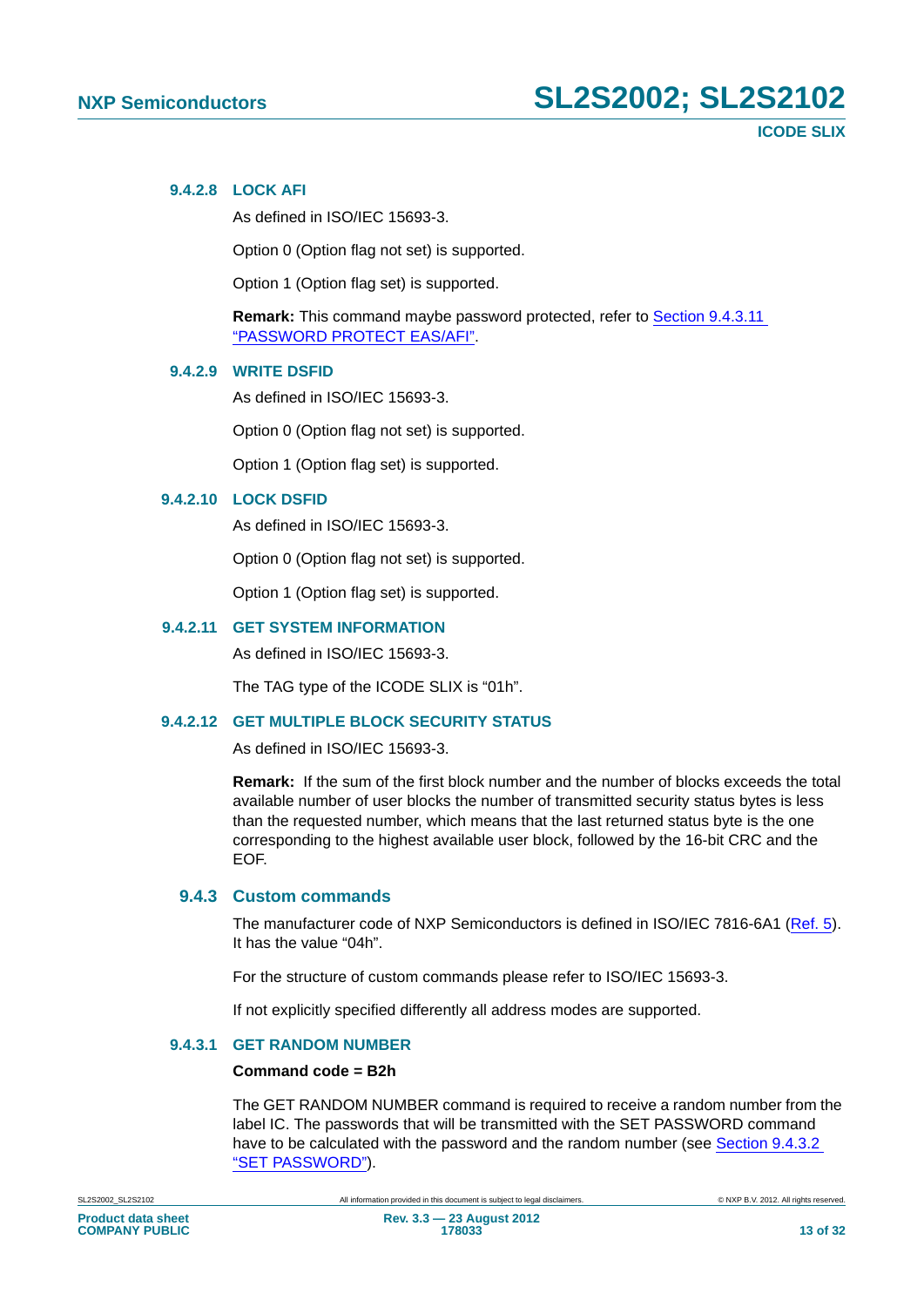<span id="page-13-2"></span><span id="page-13-1"></span>

| Table 7.   | <b>Request format</b>                      |                                              |                                                |                     |                   |            |
|------------|--------------------------------------------|----------------------------------------------|------------------------------------------------|---------------------|-------------------|------------|
| <b>SOF</b> | <b>Flags</b>                               | <b>GET</b><br><b>RANDOM</b><br><b>NUMBER</b> | IC Mfg<br>code                                 | <b>UID</b>          | CRC <sub>16</sub> | <b>EOF</b> |
|            | 8 bits                                     | 8 bits                                       | 8 bits                                         | 64 bits<br>optional | 16 bits           |            |
| Table 8.   | <b>Response format when Error flag set</b> |                                              |                                                |                     |                   |            |
| <b>SOF</b> |                                            | <b>Flags</b>                                 | <b>Error code</b>                              | <b>CRC16</b>        |                   | <b>EOF</b> |
|            | 8 bits                                     |                                              | 8 bits                                         | 16 bits             | ٠                 |            |
| Table 9.   |                                            |                                              | <b>Response format when Error_flag NOT set</b> |                     |                   |            |
| <b>SOF</b> |                                            | <b>Flags</b>                                 | <b>Random number</b>                           | CRC16               |                   | <b>EOF</b> |
|            | 8 bits                                     |                                              | 16 bits                                        | 16 bits             | ٠                 |            |
|            |                                            |                                              |                                                |                     |                   |            |

The different passwords are addressed with the password identifier.

#### <span id="page-13-3"></span><span id="page-13-0"></span>**9.4.3.2 SET PASSWORD**

#### **Command code = B3h**

The SET PASSWORD command enables the EAS/AFI password to be transmitted to the label to access EAS and/or AFI (if the EAS and/or AFI password is enabled). The SET PASSWORD command has to be executed just once for the related password if the label is powered.

**Remark:** The SET PASSWORD command can only be executed in Addressed or Selected mode.

The XOR password has to be calculated with the password and two times the received random number from the last GET RANDOM NUMBER command:

XOR\_Password[31:0] = Password[31:0] XOR {Random\_Number[15:0], Random\_Number[15:0]}.

The EAS/AFI password is addressed with the password identifier.

#### <span id="page-13-4"></span>**Table 10. Request format**

| <b>SOF</b> | Flags  | <b>SET</b><br><b>PASSWORD</b> | <b>IC Mfg</b><br>code | <b>UID</b>          | Password XOR | identifier password | CRC16 EOF |               |
|------------|--------|-------------------------------|-----------------------|---------------------|--------------|---------------------|-----------|---------------|
|            | 8 bits | 8 bits                        | 8 bits                | 64 bits<br>optional | 8 bits       | 32 bits             | 16 bits   | $\sim$ $\sim$ |

#### <span id="page-13-5"></span>**Table 11. Password Identifier**

| <b>Password identifier</b> | Password |
|----------------------------|----------|
| 10h                        | EAS/AFI  |

<span id="page-13-6"></span>

|  | Table 12. Response format when Error_flag set |  |  |  |  |  |
|--|-----------------------------------------------|--|--|--|--|--|
|--|-----------------------------------------------|--|--|--|--|--|

| <b>SOF</b>               | <b>Flags</b> | Error code | CRC16   | EOF                      |
|--------------------------|--------------|------------|---------|--------------------------|
| $\overline{\phantom{0}}$ | 8 bits       | 8 bits     | 16 bits | $\overline{\phantom{0}}$ |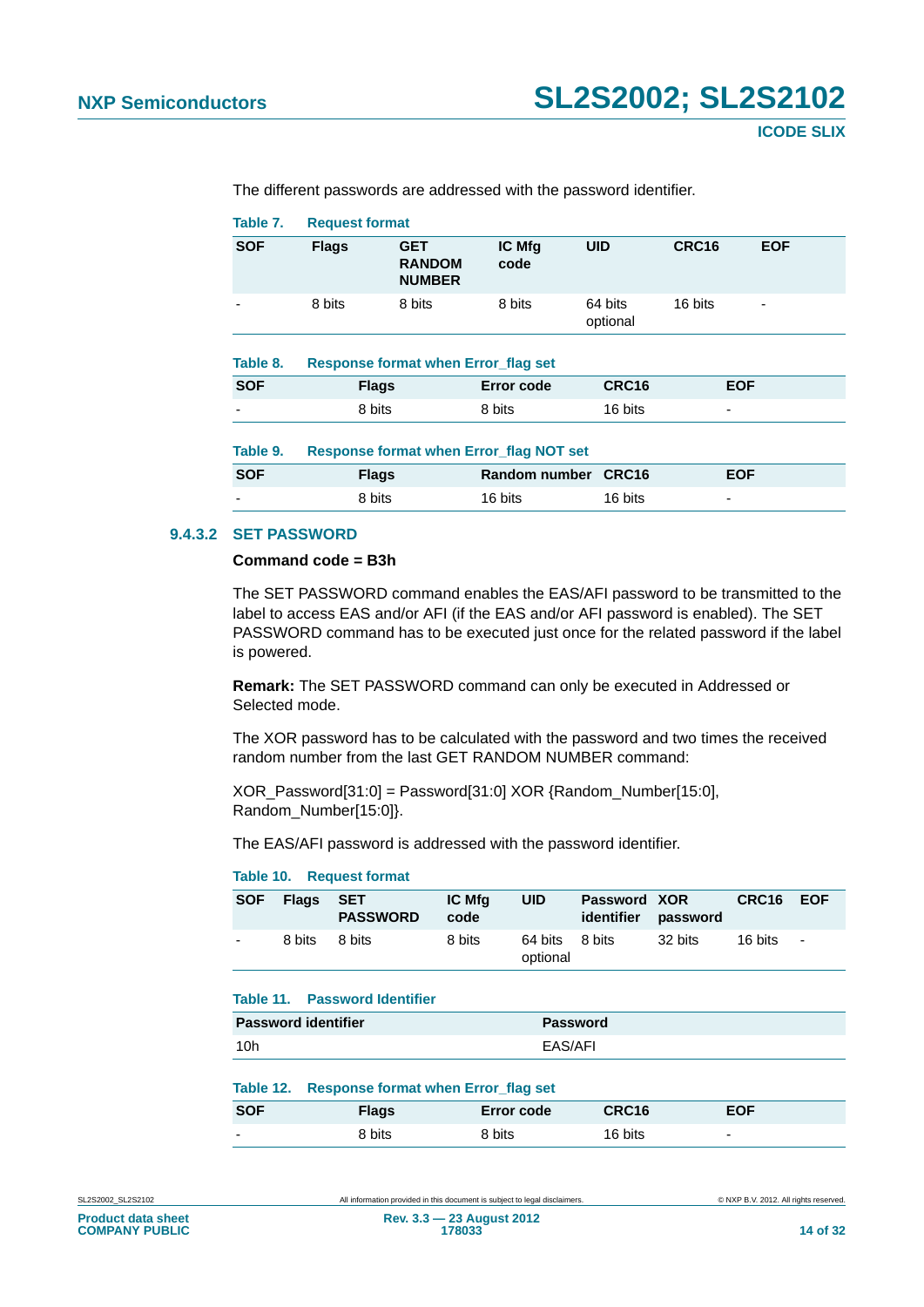<span id="page-14-0"></span>

|                          | Table 13. Response format when Error flag NOT set |                   |                          |  |  |
|--------------------------|---------------------------------------------------|-------------------|--------------------------|--|--|
| <b>SOF</b>               | <b>Flags</b>                                      | CRC <sub>16</sub> | <b>EOF</b>               |  |  |
| $\overline{\phantom{0}}$ | 8 bits                                            | 16 bits           | $\overline{\phantom{0}}$ |  |  |

**Remark:** If the IC receives an invalid password, it will not execute any following command until a Power-On Reset (POR) (RF reset) is executed.

#### <span id="page-14-5"></span>**9.4.3.3 WRITE PASSWORD**

#### **Command code = B4h**

The WRITE PASSWORD command enables a new password to be written into the related memory if the related old password has already been transmitted with a SET PASSWORD command and the addressed password is not locked (see [Section 9.4.3.4 "LOCK](#page-15-0)  [PASSWORD"](#page-15-0)).

**Remark:** The WRITE PASSWORD command can only be executed in addressed or selected mode. The new password takes effect immediately which means that the new password has to be transmitted with the SET PASSWORD command to access protected blocks.

The EAS/AFI password is addressed with the password identifier.

The timing of the command is write alike.

Option 0 (Option flag not set) is supported.

Option 1 (Option flag set) is supported.

#### <span id="page-14-1"></span>**Table 14. Request format**

|        | <b>SOF Flags WRITE</b><br><b>PASSWORD</b> | IC Mfa<br>code | UID                 | Password<br>identifier | <b>Password CRC16</b> |         | <b>EOF</b>     |
|--------|-------------------------------------------|----------------|---------------------|------------------------|-----------------------|---------|----------------|
| 8 bits | 8 bits                                    | 8 bits         | 64 bits<br>optional | 8 bits                 | 32 bits               | 16 bits | $\blacksquare$ |

#### <span id="page-14-2"></span>**Table 15. Password identifier**

| <b>Password identifier</b> | Password |
|----------------------------|----------|
| 10 <sub>h</sub>            | EAS/AFI  |

#### <span id="page-14-3"></span>**Table 16. Response format when Error\_flag set**

| <b>SOF</b>               | Flags  | <b>Error code</b> | CRC16   | <b>EOF</b>               |
|--------------------------|--------|-------------------|---------|--------------------------|
| $\overline{\phantom{a}}$ | 8 bits | 8 bits            | 16 bits | $\overline{\phantom{0}}$ |

#### <span id="page-14-4"></span>**Table 17. Response format when Error\_flag NOT set**

| <b>SOF</b>               | <b>Flags</b> | CRC16   | EOF. |  |
|--------------------------|--------------|---------|------|--|
| $\overline{\phantom{0}}$ | 8 bits       | 16 bits | -    |  |

**COMPANY PUBLIC**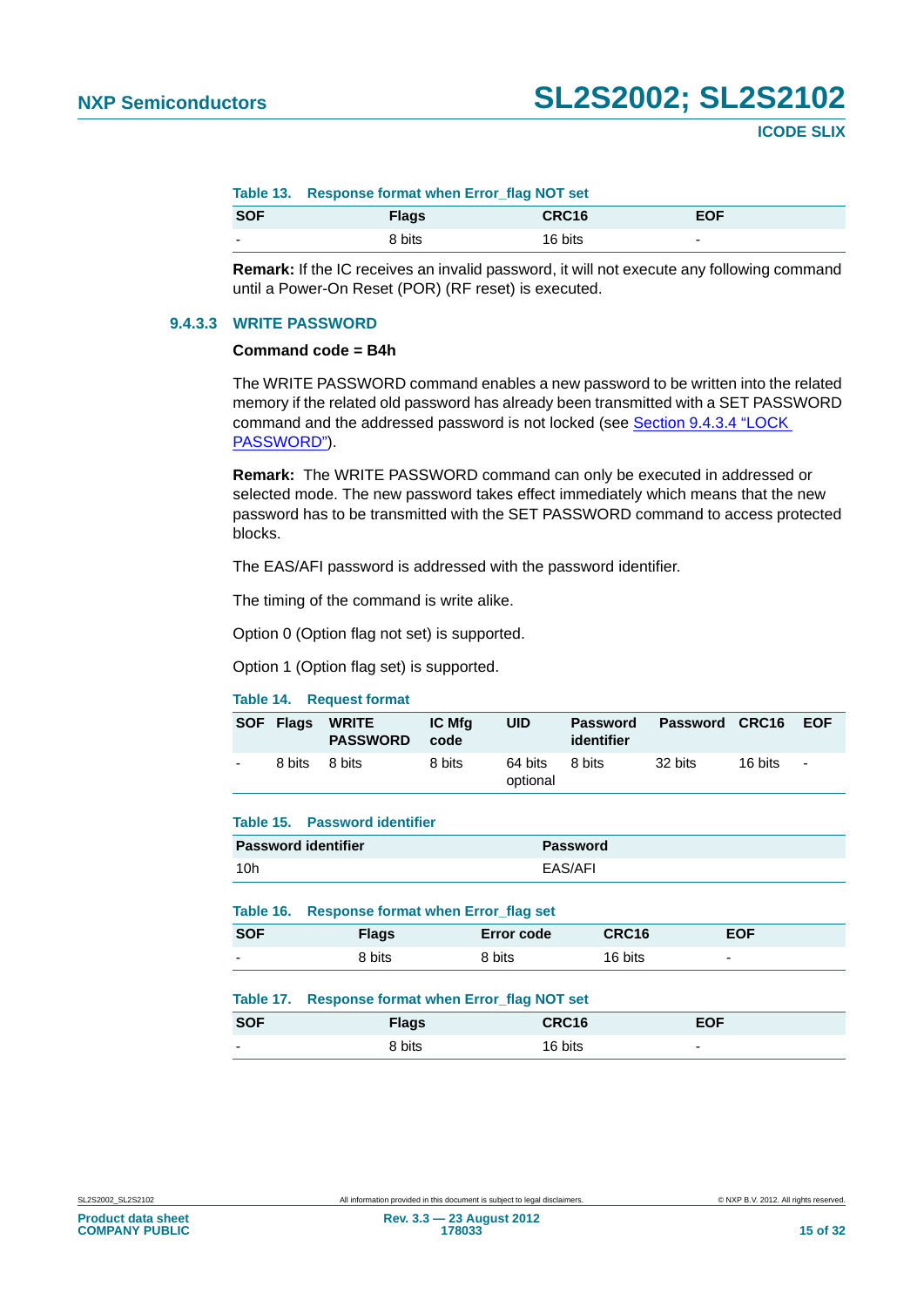#### <span id="page-15-0"></span>**9.4.3.4 LOCK PASSWORD**

#### **Command code = B5h**

The LOCK PASSWORD command enables the addressed password to be locked if the related password has already been transmitted with a SET PASSWORD command. A locked password cannot be changed.

The EAS/AFI password is addressed with the password identifier.

The timing of the command is write alike.

Option 0 (Option flag not set) is supported.

Option 1 (Option flag set) is supported.

#### <span id="page-15-1"></span>**Table 18. Request format**

| <b>SOF</b>               | <b>Flags</b> | LOCK<br><b>PASSWORD</b> | <b>IC Mfg</b><br>code | UID                 | Password CRC16<br>identifier |         | <b>EOF</b> |
|--------------------------|--------------|-------------------------|-----------------------|---------------------|------------------------------|---------|------------|
| $\overline{\phantom{0}}$ | 8 bits       | 8 bits                  | 8 bits                | 64 bits<br>optional | 8 bits                       | 16 bits | $\sim$     |

#### <span id="page-15-2"></span>**Table 19. Password identifier**

| <b>Password identifier</b> | Password |
|----------------------------|----------|
| 10 <sub>h</sub>            | EAS/AFI  |

#### <span id="page-15-3"></span>**Table 20. Response format when Error\_flag set**

| <b>SOF</b> | Flags  | <b>Error code</b> | CRC16   | <b>EOF</b>               |
|------------|--------|-------------------|---------|--------------------------|
| -          | 8 bits | 8 bits            | 16 bits | $\overline{\phantom{0}}$ |

<span id="page-15-4"></span>

|                          | Table 21. Response format when Error_flag NOT set |                   |                          |  |  |
|--------------------------|---------------------------------------------------|-------------------|--------------------------|--|--|
| <b>SOF</b>               | <b>Flags</b>                                      | CRC <sub>16</sub> | <b>EOF</b>               |  |  |
| $\overline{\phantom{0}}$ | 8 bits                                            | 16 bits           | $\overline{\phantom{0}}$ |  |  |

#### <span id="page-15-5"></span>**9.4.3.5 INVENTORY READ**

#### **Command code = A0h**

When receiving the INVENTORY READ request, the ICODE SLIX IC performs the same as the anticollision sequence, with the difference that instead of the UID and the DSFID, the requested memory content is re-transmitted from the ICODE SLIX IC.

If an error is detected, the ICODE SLIX IC remains silent.

If the Option flag is set to logic 0, n blocks of data are re-transmitted. If the Option flag is set to 1, n blocks of data and the part of the UID which is not part of the mask are re-transmitted.

The request contains:

- **•** Flags
- **•** INVENTORY READ command code
- **•** IC manufacturer code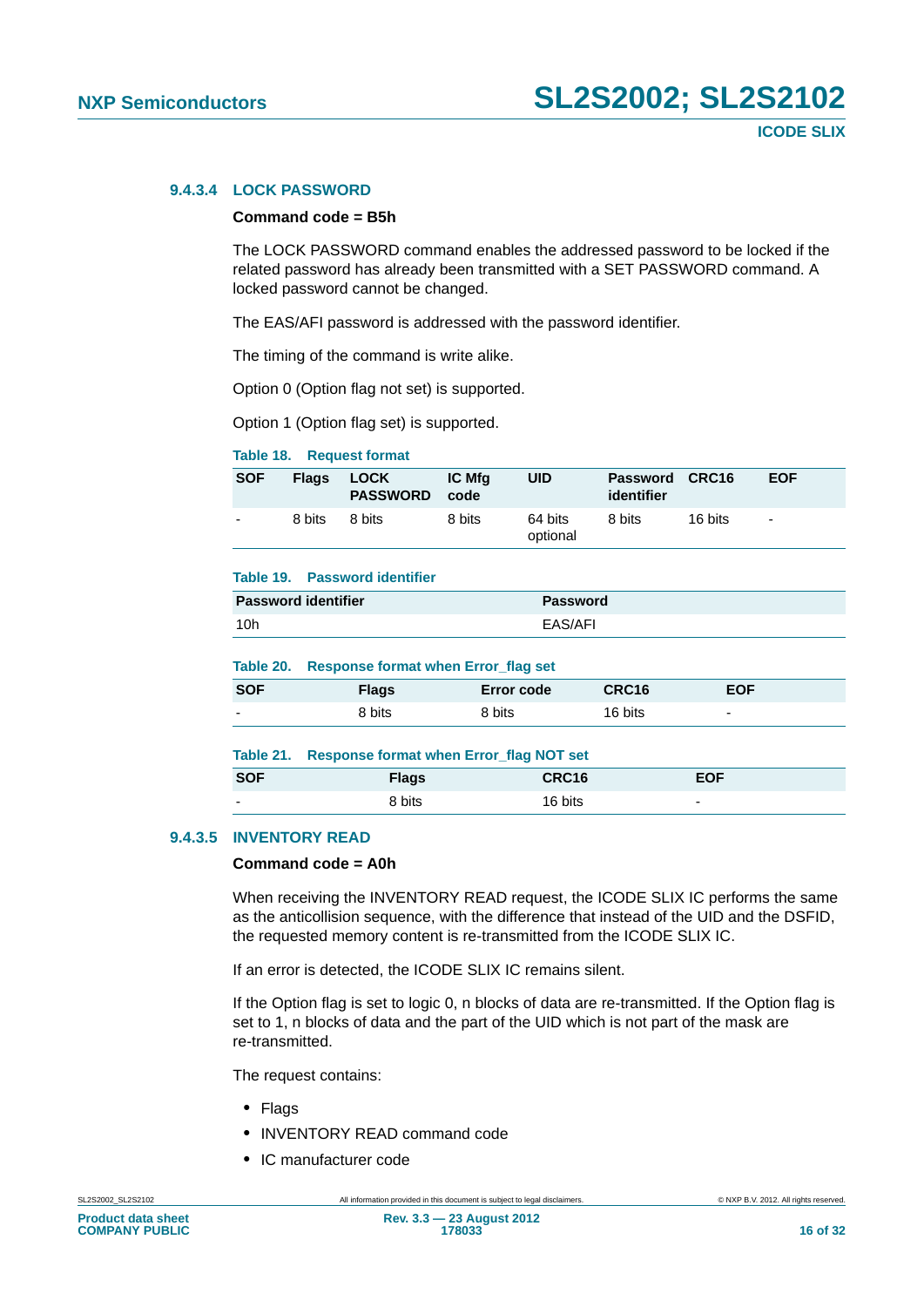- **•** AFI (if AFI flag set)
- **•** Mask length
- Mask value (if mask length > 0)
- **•** First block number to be read
- **•** Number of blocks to be read
- **•** CRC 16

#### <span id="page-16-0"></span>**Table 22. Request format**

| <b>SOF</b> | <b>Flags</b> | INVENTORY IC Mfg<br><b>READ</b> | code   | <b>AFI</b>         | Mask<br>lenath | Mask<br>value          | <b>First block Number</b><br>number | of blocks | CRC <sub>16</sub> | <b>EOF</b> |
|------------|--------------|---------------------------------|--------|--------------------|----------------|------------------------|-------------------------------------|-----------|-------------------|------------|
| $\sim$     | 8 bits       | 8 bits                          | 8 bits | 8 bits<br>optional | 8 bits         | 0 to 64 8 bits<br>bits |                                     | 8 bits    | 16 bits           | $\sim$     |

The Inventory flag must be set to logic 1.

The meaning of flags 5 to 8 is in accordance with table 5 in ISO/IEC 15693-3.

The number of blocks in the request is one less than the number of blocks that the ICODE SLIX IC returns in its response.

If the Option flag in the request is set to logic 0 the response contains:

#### <span id="page-16-1"></span>**Table 23. Response format: Option flag logic 0**

| <b>SOF</b> | <b>Flags</b> | <b>Data</b>         | CRC <sub>16</sub> | <b>EOF</b> |
|------------|--------------|---------------------|-------------------|------------|
|            | 8 bits       | <b>Block length</b> | 16 bits           |            |
|            |              | Repeated as needed  |                   |            |

The ICODE SLIX IC reads the requested block(s) and sends back their value in the response. The mechanism and timing of the INVENTORY READ command performs the same as the INVENTORY command which is described in clause 8 of ISO/IEC 15693-3.

If the Option flag in the request is set to logic 1, the response contains:

#### <span id="page-16-2"></span>**Table 24. Response format: Option flag logic 1**

| <b>SOF</b> | <b>Flags</b> | Rest of UID which is not part of Data<br>the mask and slot number |                     | CRC <sub>16</sub> | <b>EOF</b> |
|------------|--------------|-------------------------------------------------------------------|---------------------|-------------------|------------|
|            | 8 bits       | 0 to $64$ bit                                                     | <b>Block length</b> | 16 bits           | ۰          |
|            |              | Multiple of 8 bits                                                | Repeated as needed  |                   |            |

The ICODE SLIX IC reads the requested block(s) and sends back their value in the response. Additionally the bytes of the UID, which are not parts of the mask and the slot number in case of 16 slots, are returned. Instead of padding with zeros up to the next byte boundary, the corresponding bits of the UID are returned. The mechanism and timing of the INVENTORY READ command perform the same as the INVENTORY command which is described in clause 8 of ISO/IEC 15693-3.

**Remark:** The number of bits of the re-transmitted UID can be calculated as follows:

- **•** 16 slots: 60 bits (bit 64 to bit 4) mask length rounded up to the next byte boundary
- **•** 1 slot: 64 bits mask length rounded up to the next byte boundary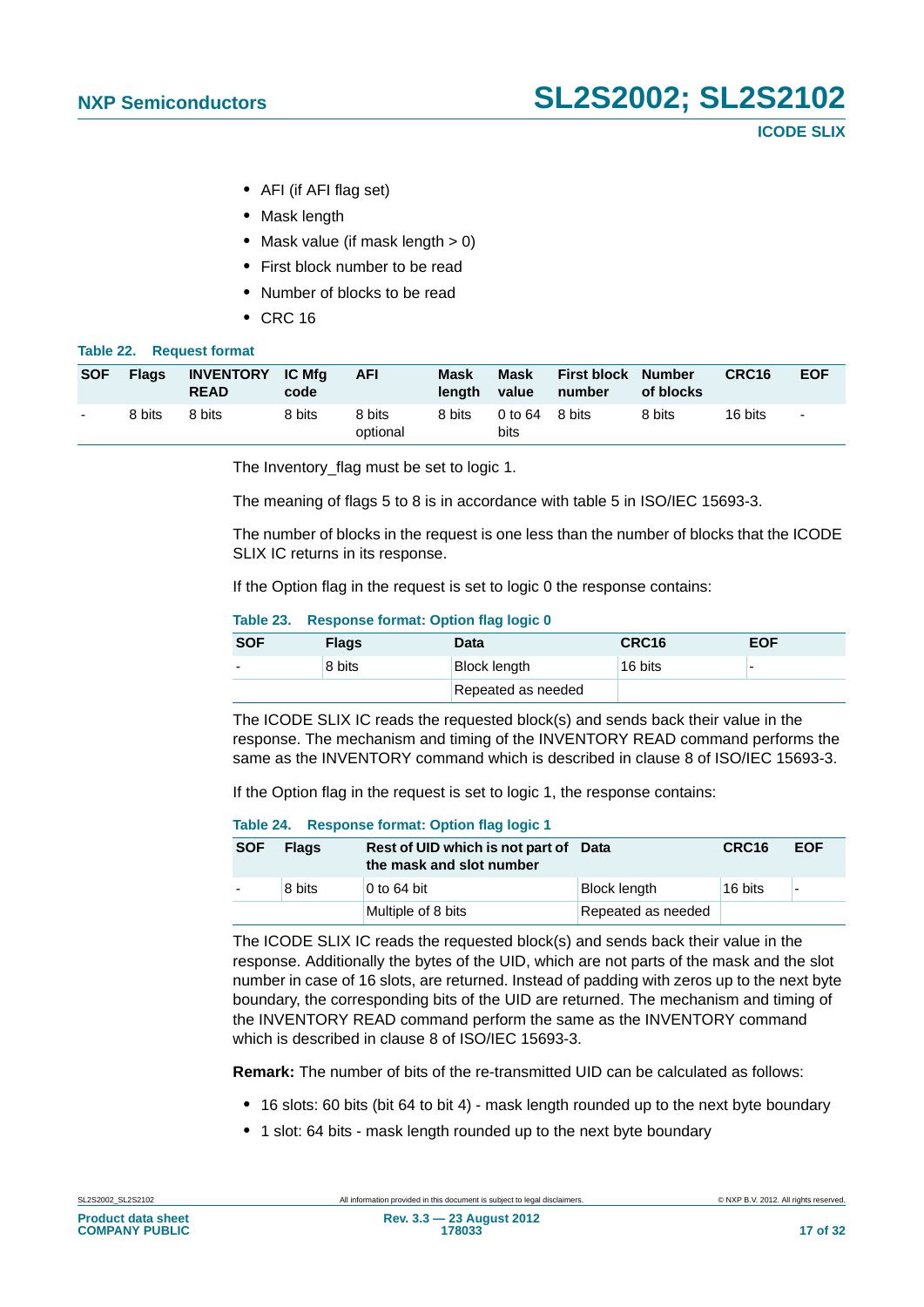**Remark:** If the sum of first block number and number of blocks exceeds the total available number of user blocks, the number of transmitted blocks is less than the requested number of blocks, which means that the last returned block is the highest available user block, followed by the 16-bit CRC and the EOF.

Example: mask length  $=$  30 bits

Returned: bit 64 to bit 4 (30 bits) = 30 gives 4 bytes

#### <span id="page-17-0"></span>**Table 25. Example: mask length = 30**

| <b>Byte 0</b>                              |  | Byte 1 Byte 2 Byte 3 Byte 4 Byte 5 Byte 6 Byte 7 |  |  |                                |  | <b>UID</b>                             |
|--------------------------------------------|--|--------------------------------------------------|--|--|--------------------------------|--|----------------------------------------|
| mask value including padding with<br>zeros |  | $\overline{\phantom{0}}$                         |  |  | transmitted by<br>interrogator |  |                                        |
|                                            |  |                                                  |  |  | returned value                 |  | transmitted by<br><b>ICODE SLIX IC</b> |

#### <span id="page-17-2"></span>**9.4.3.6 FAST INVENTORY READ**

#### **Command code = A1h**

When receiving the FAST INVENTORY READ command the ICODE SLIX IC behaves the same as the INVENTORY READ command with the following exceptions:

The data rate in the direction ICODE SLIX IC to the interrogator is twice that defined in ISO/IEC 15693-3 depending on the Datarate\_flag 53 kbit (high data rate) or 13 kbit (low data rate).

The data rate from the interrogator to the ICODE SLIX IC and the time between the rising edge of the EOF from the interrogator to the ICODE SLIX IC remain unchanged (stay the same as defined in ISO/IEC 15693-3).

In the ICODE SLIX IC to the interrogator direction, only the single subcarrier mode is supported.

#### <span id="page-17-3"></span>**9.4.3.7 SET EAS**

#### **Command code = A2h**

The SET EAS command enables the EAS mode if the EAS mode is not locked. If the EAS mode is password protected the EAS password has to be first transmitted with the SET PASSWORD command.

The timing of the command is write alike.

Option 0 (Option flag not set) is supported.

Option 1 (Option flag set) is supported.

#### <span id="page-17-1"></span>**Table 26. Request format**

| <b>SOF</b>               | <b>Flags</b> | <b>SET EAS</b> | IC Mfg code | <b>UID</b>          | CRC <sub>16</sub> | <b>EOF</b>               |
|--------------------------|--------------|----------------|-------------|---------------------|-------------------|--------------------------|
| $\overline{\phantom{0}}$ | 8 bits       | 8 bits         | 8 bits      | 64 bits<br>optional | 16 bits           | $\overline{\phantom{a}}$ |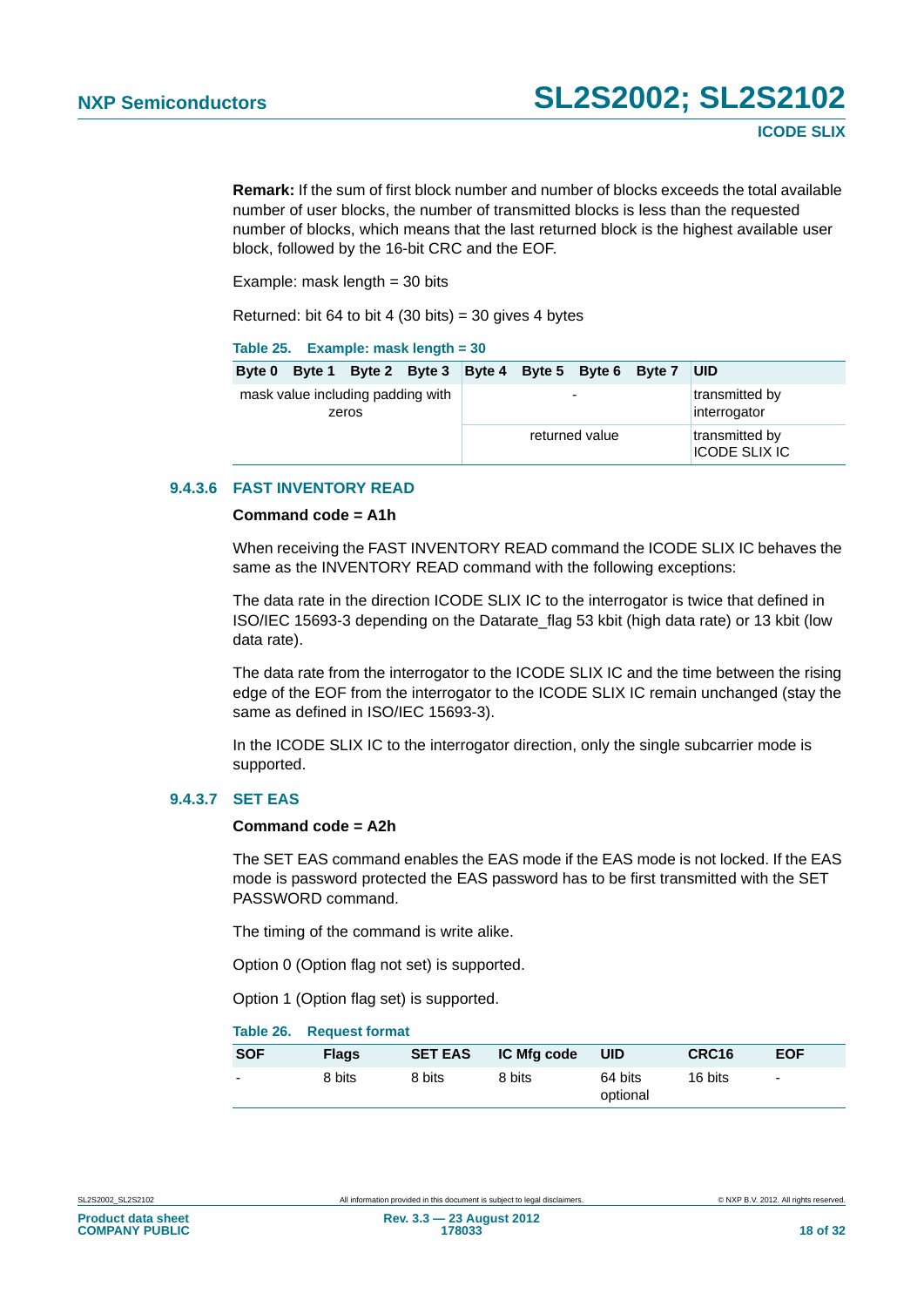<span id="page-18-1"></span>

|            | Table 27. Response format when Error had set   |                   |         |                          |  |  |  |
|------------|------------------------------------------------|-------------------|---------|--------------------------|--|--|--|
| <b>SOF</b> | <b>Flags</b>                                   | <b>Error code</b> | CRC16   | <b>EOF</b>               |  |  |  |
|            | 8 bits                                         | 8 bits            | 16 bits | $\overline{\phantom{0}}$ |  |  |  |
|            | <b>Response format when Error_flag NOT set</b> |                   |         |                          |  |  |  |
| Table 28.  |                                                |                   |         |                          |  |  |  |
| <b>SOF</b> | <b>Flags</b>                                   | CRC16             |         | <b>EOF</b>               |  |  |  |

#### <span id="page-18-6"></span>**9.4.3.8 RESET EAS**

#### **Command code = A3h**

The RESET EAS command disables the EAS mode if the EAS mode is not locked. If the EAS mode is password protected the EAS password has to be first transmitted with the SET PASSWORD command.

The timing of the command is write alike.

<span id="page-18-0"></span>**Table 27. Response format when Error\_flag set**

Option 0 (Option flag not set) is supported.

Option 1 (Option flag set) is supported.

#### <span id="page-18-2"></span>**Table 29. Request format**

| <b>SOF</b> | <b>Flags</b> | RESET EAS IC Mfg code |        | <b>UID</b>          | CRC <sub>16</sub> | <b>EOF</b> |
|------------|--------------|-----------------------|--------|---------------------|-------------------|------------|
| $\sim$     | 8 bits       | 8 bits                | 8 bits | 64 bits<br>optional | 16 bits           | $\sim$     |

#### <span id="page-18-3"></span>**Table 30. Response format when Error\_flag set**

| <b>SOF</b>               | <b>Flags</b> | Error code | CRC16   | <b>EOF</b>               |
|--------------------------|--------------|------------|---------|--------------------------|
| $\overline{\phantom{0}}$ | 8 bits       | 8 bits     | 16 bits | $\overline{\phantom{0}}$ |

#### <span id="page-18-4"></span>**Table 31. Response format when Error\_flag NOT set**

| <b>SOF</b> | <b>Flags</b> | CRC16   | <b>EOF</b>               |
|------------|--------------|---------|--------------------------|
| -          | 8 bits       | 16 bits | $\overline{\phantom{0}}$ |

#### <span id="page-18-7"></span>**9.4.3.9 LOCK EAS**

#### **Command code = A4h**

The LOCK EAS command locks the current state of the EAS mode and the EAS ID. If the EAS mode is password protected the EAS password has to be first transmitted with the SET PASSWORD command.

The timing of the command is write alike.

Option 0 (Option flag not set) is supported.

Option 1 (Option flag set) is supported.

#### <span id="page-18-5"></span>**Table 32. Request format**

| <b>SOF</b>               | <b>Flags</b> |        | LOCK EAS IC Mfg code | UID                 | CRC <sub>16</sub> | <b>EOF</b>     |
|--------------------------|--------------|--------|----------------------|---------------------|-------------------|----------------|
| $\overline{\phantom{0}}$ | 8 bits       | 8 bits | 8 bits               | 64 bits<br>optional | 16 bits           | $\overline{a}$ |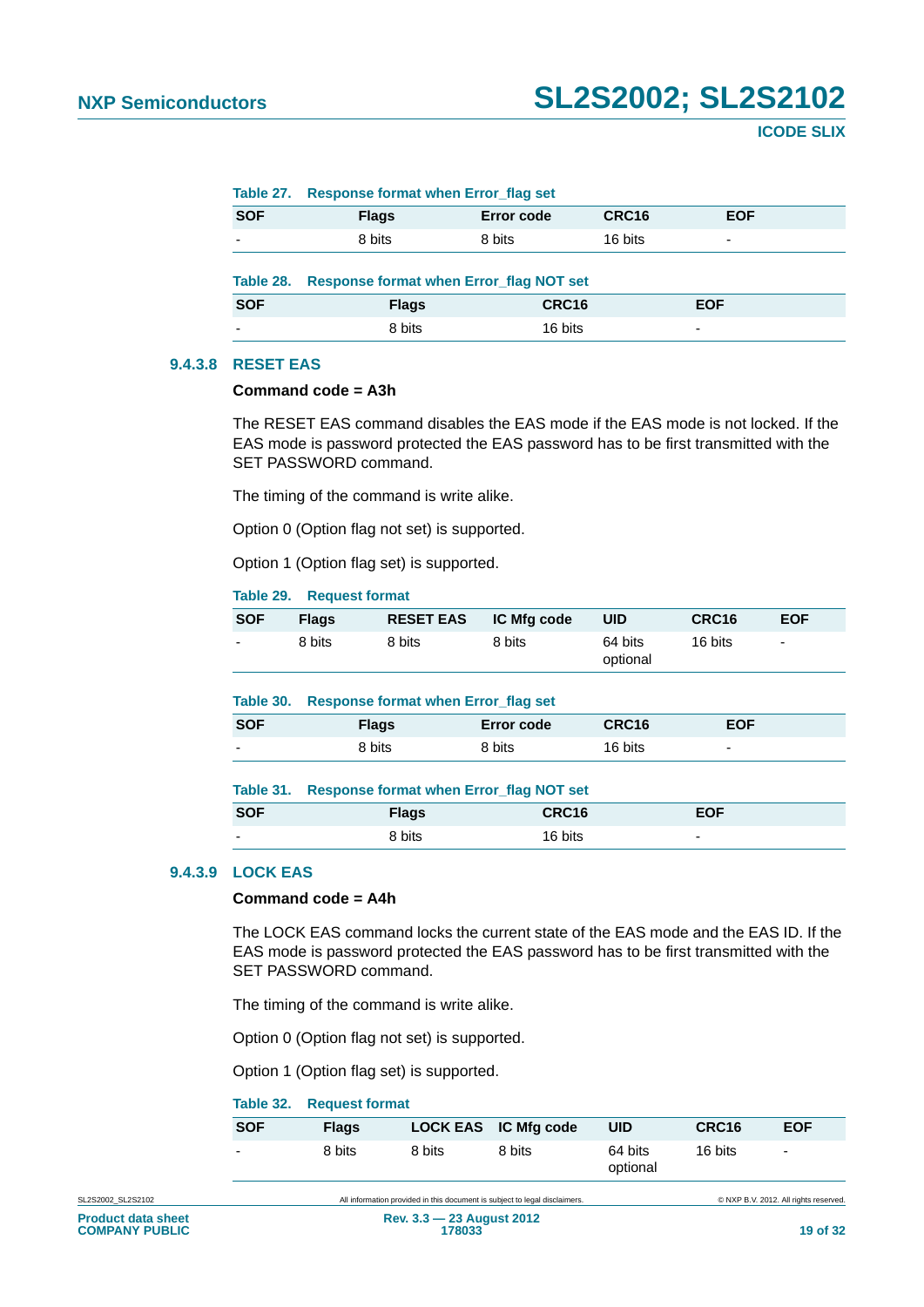#### <span id="page-19-1"></span>**Table 33. Response format when Error\_flag set**

| <b>SOF</b> | <b>Flags</b>                                   | <b>Error code</b> | CRC16   | <b>EOF</b>               |  |
|------------|------------------------------------------------|-------------------|---------|--------------------------|--|
| ۰          | 8 bits                                         | 8 bits            | 16 bits | $\overline{\phantom{0}}$ |  |
| Table 34.  | <b>Response format when Error_flag NOT set</b> |                   |         |                          |  |
| <b>SOF</b> | <b>Flags</b>                                   | CRC16             |         | <b>EOF</b>               |  |

#### <span id="page-19-5"></span>**9.4.3.10 EAS ALARM**

#### **Command code = A5h**

If the EAS mode is enabled, the EAS sequence is returned from the ICODE SLIX IC.

<span id="page-19-2"></span>example and the set of 8 bits the 16 bits of  $\sim$  16 bits the set of  $\sim$  16 bits the set of  $\sim$  16 bits the set of  $\sim$  16 bits the set of  $\sim$  16 bits the set of  $\sim$  16 bits the set of  $\sim$  16 bits the set of  $\sim$  16 b

#### <span id="page-19-3"></span>**Table 35. Request format**

| <b>SOF</b>               | <b>Flags</b> | <b>EAS</b><br><b>ALARM</b> | IC Mfg code | <b>UID</b>          | CRC16   | <b>EOF</b> |
|--------------------------|--------------|----------------------------|-------------|---------------------|---------|------------|
| $\overline{\phantom{0}}$ | 8 bits       | 8 bits                     | 8 bits      | 64 bits<br>optional | 16 bits | ٠          |

If an error is detected the ICODE SLIX IC remains silent.

#### <span id="page-19-4"></span>**Table 36. Response format**

| <b>SOF</b>               | <b>Flags</b> | <b>EAS sequence</b> | CRC16   | <b>EOF</b>               |
|--------------------------|--------------|---------------------|---------|--------------------------|
| $\overline{\phantom{0}}$ | 8 bits       | 256 bits            | 16 bits | $\overline{\phantom{0}}$ |

EAS sequence (starting with the LSB, which is transmitted first; read from left to right):

```
11110100 11001101 01000110 00001110 10101011 11100101 00001001 11111110
00010111 10001101 00000001 00011100 01001011 10000001 10010010 01101110
01000001 01011011 01011001 01100001 11110110 11110101 11010001 00001101
10001111 00111001 10001011 01001000 10100101 01001110 11101100 11110111
```
If the EAS mode is disabled the ICODE SLIX IC remains silent.

#### <span id="page-19-0"></span>**9.4.3.11 PASSWORD PROTECT EAS/AFI**

#### **Command code = A6h**

The PASSWORD PROTECT EAS/AFI command enables the password protection for EAS and/or AFI if the EAS/AFI password is first transmitted with the SET PASSWORD command.

Option flag set to logic 0: EAS will be password protected.

Option flag set to logic 1: AFI will be password protected.

Both password protections (AFI and EAS) can be enabled separately.

**Remark:** Independent of the Option flag, this write-alike command will be executed like a write command with Option flag 0 (Option flag not set).

Once the EAS/AFI password protection is enabled, it is not possible to change back to unprotected EAS and/or AFI.

The timing of the command is write alike (as write command with Option flag 0).

SL2S2002\_SL2S2102 All information provided in this document is subject to legal disclaimers. © NXP B.V. 2012. All rights reserved.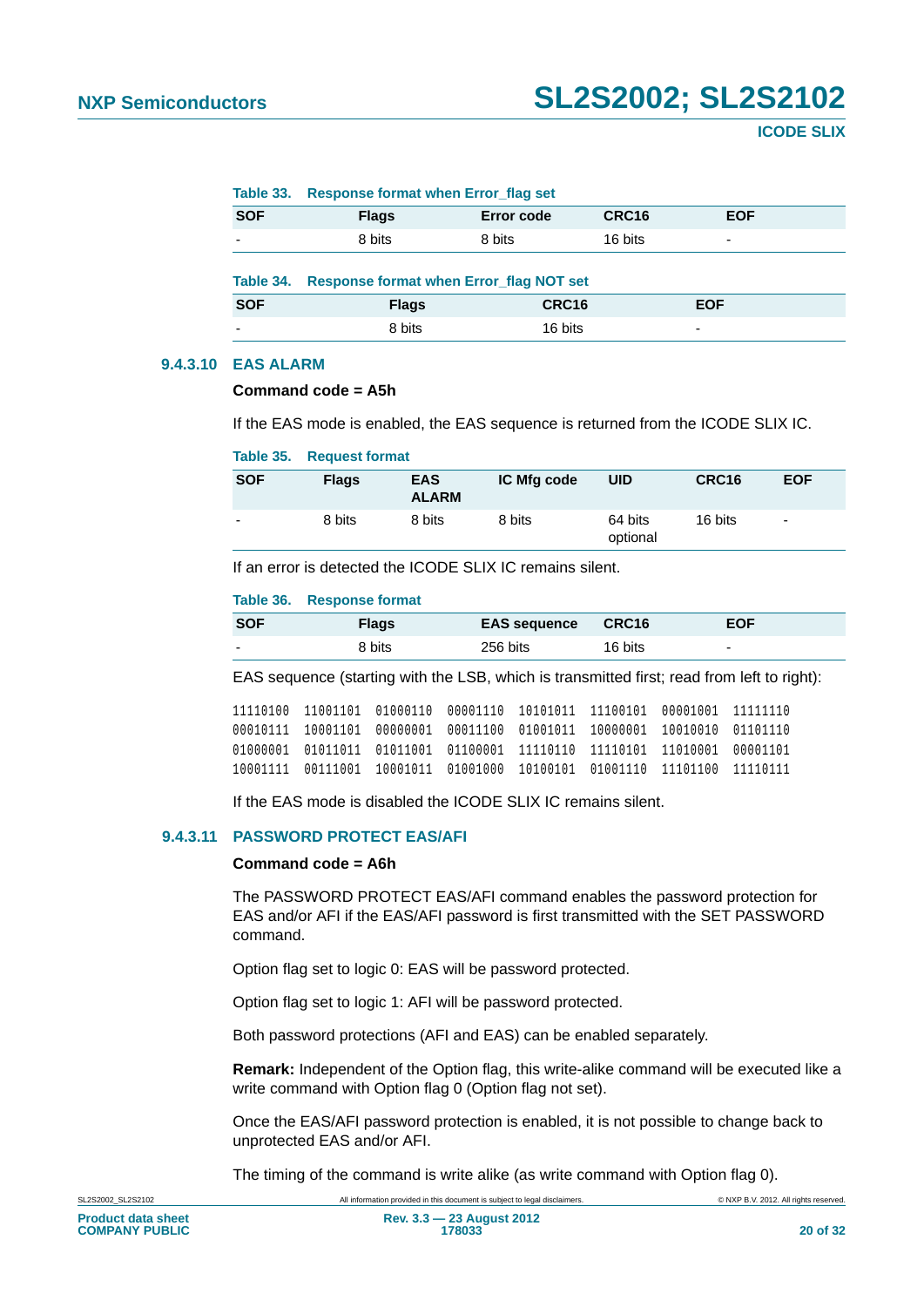<span id="page-20-1"></span><span id="page-20-0"></span>

| Table 37.  |              | <b>Request format</b>                     |             |                          |                   |            |
|------------|--------------|-------------------------------------------|-------------|--------------------------|-------------------|------------|
| <b>SOF</b> | <b>Flags</b> | <b>PASSWORD</b><br><b>PROTECT EAS/AFI</b> | IC Mfg code | <b>UID</b>               | CRC <sub>16</sub> | <b>EOF</b> |
|            | 8 bits       | 8 bits                                    | 8 bits      | 64 bits optional         | 16 bits           |            |
| Table 38.  |              | Response format when Error flag set       |             |                          |                   |            |
| <b>SOF</b> |              | <b>Flags</b>                              | Error code  | CRC <sub>16</sub>        | <b>EOF</b>        |            |
|            |              | 8 bits                                    | 8 bits      | 16 bits                  | -                 |            |
| Table 39.  |              | Response format when Error flag NOT set   |             |                          |                   |            |
| <b>SOF</b> |              | <b>Flags</b>                              | CRC16       |                          | <b>EOF</b>        |            |
|            |              | 8 bits                                    | 16 bits     | $\overline{\phantom{a}}$ |                   |            |
|            |              |                                           |             |                          |                   |            |

#### <span id="page-20-2"></span>**9.5 Error handling**

#### <span id="page-20-4"></span><span id="page-20-3"></span>**9.5.1 Transmission errors**

According to ISO/IEC 15693 the label IC will not respond if a transmission error (CRC, bit coding, bit count, wrong framing) is detected and will silently wait for the next correct received command.

#### <span id="page-20-5"></span>**9.5.2 Not supported commands or options**

If the received command or option is not supported, the behavior of the label IC depends on the addressing mechanism.

#### <span id="page-20-6"></span>**9.5.2.1 Non Addressed Mode**

The label IC remains silent.

#### <span id="page-20-7"></span>**9.5.2.2 Addressed or Selected Mode**

The addressed or selected label IC responds with the error code "0Fh" (error with no information given or error code is not supported).

If the Inventory flag or the Protocol Extension flag is set, the label IC will not respond if the command or option is not supported.

#### **9.5.3 Parameter out of range**

#### <span id="page-20-9"></span><span id="page-20-8"></span>**9.5.3.1 Read commands**

If the sum of the first block number and the number of blocks exceeds the total available number of user blocks, the number of transmitted blocks is less than the requested number of blocks, which means that the last returned block is the highest available user block, followed by the 16-bit CRC and the EOF.

#### <span id="page-20-10"></span>**9.5.3.2 Write and lock commands**

If the address of a block to be written does not exist or a block to be written is locked, the behaviour of the label IC depends on the addressing mechanism.

#### <span id="page-20-11"></span>**Non Addressed Mode**

**•** The label IC remains silent and aborts the command without writing anything.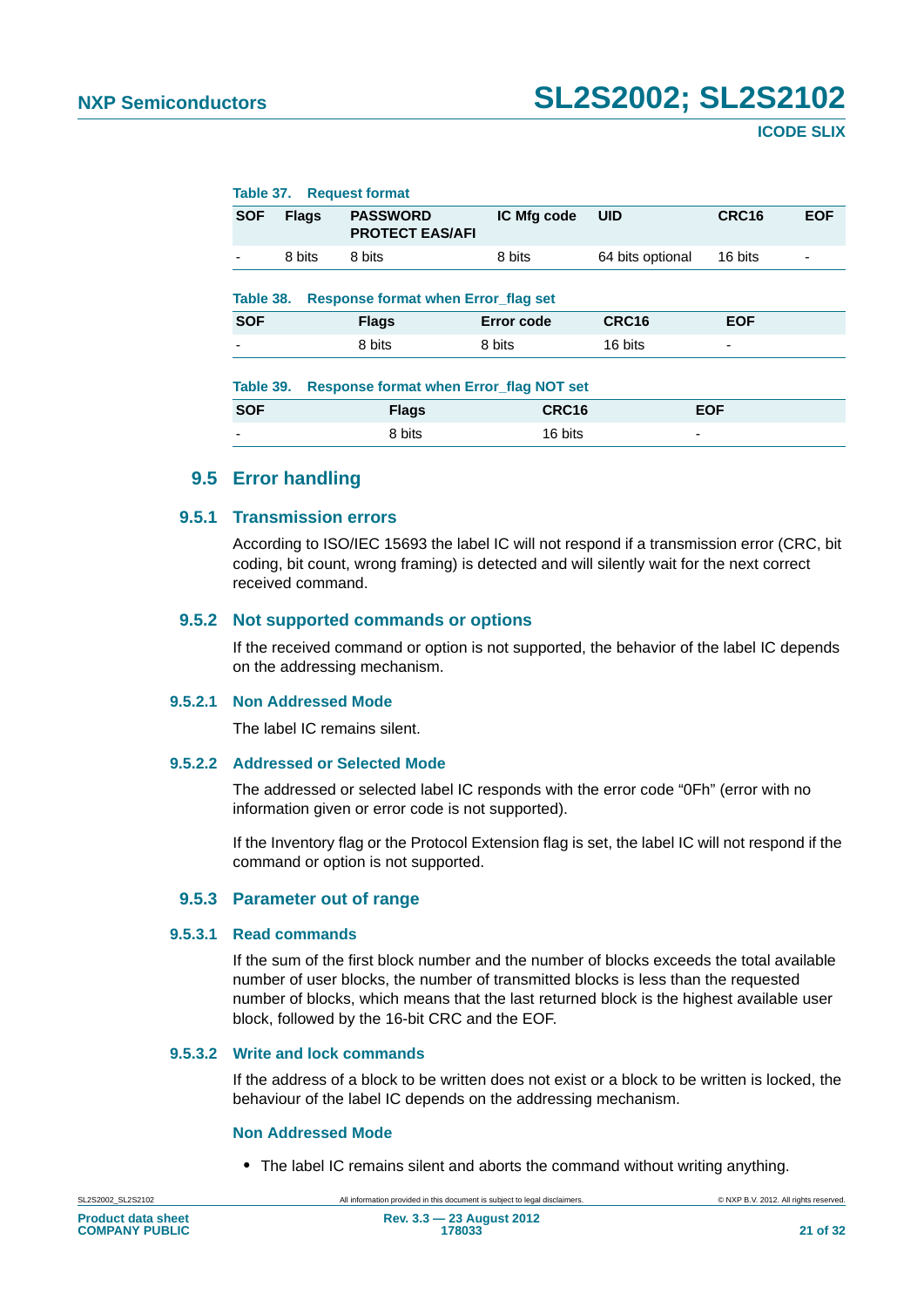#### <span id="page-21-5"></span>**Addressed or Selected Mode**

**•** The addressed or selected label IC responds with the error code "0Fh"(error with no information given or error code is not supported).

#### <span id="page-21-6"></span>**9.6 Data integrity**

Following mechanisms are implemented in the contactless communication link between interrogator and label to ensure very reliable data transmission:

- **•** 16-bit CRC per block
- **•** Bit count checking
- **•** Bit coding to distinguish between logic 1, logic 0, and no information
- **•** Channel monitoring (protocol sequence and bit stream analysis)

#### **9.7 RF interface**

The definition of the RF interface is according to the standard ISO/IEC 15693-2 and ISO/IEC 15693-3.

### <span id="page-21-8"></span><span id="page-21-7"></span>**10. Limiting values**

#### <span id="page-21-4"></span>**Table 40. Limiting values (Wafer)[\[1\]](#page-21-0)[\[2\]](#page-21-1)**

*In accordance with the Absolute Maximum Rating System (IEC 60134).*

| <b>Symbol</b>    | <b>Parameter</b>                | <b>Conditions</b> | Min                                    | Max    | Unit |
|------------------|---------------------------------|-------------------|----------------------------------------|--------|------|
| $T_{\text{stg}}$ | storage temperature             |                   | $-55$                                  | $+125$ | °C   |
| $P_{\text{tot}}$ | total power dissipation         |                   | ۰                                      | 125    | mW   |
| Ti.              | junction temperature            |                   | $-40$                                  | $+85$  | °C   |
| $I_{i(max)}$     | maximum input current           | LA to LB; peak    | <u>[3]</u><br>$\overline{\phantom{a}}$ | ±60    | mA   |
| h,               | input current                   | LA to LB; RMS     |                                        | 30     | mA   |
| VESD             | electrostatic discharge voltage | Human body model  | $[4]$                                  | ±2     | kV   |

<span id="page-21-0"></span>[1] Stresses above those listed under Absolute Maximum Ratings may cause permanent damage to the device. This is a stress rating only and functional operation of the device at these or any conditions other than those described in the operating conditions and electrical characteristics sections of this specification is not implied.

<span id="page-21-1"></span>[2] This product includes circuitry specifically designed for the protection of its internal devices from the damaging effects of excessive static charge. Nonetheless, it is suggested that conventional precautions be taken to avoid applying greater than the rated maxima.

<span id="page-21-2"></span>[3] The voltage between LA and LB is limited by the on-chip voltage limitation circuitry (corresponding to parameter I<sub>I</sub>).

<span id="page-21-3"></span>[4] For ESD measurement, the IC was mounted in a CDIP8 package.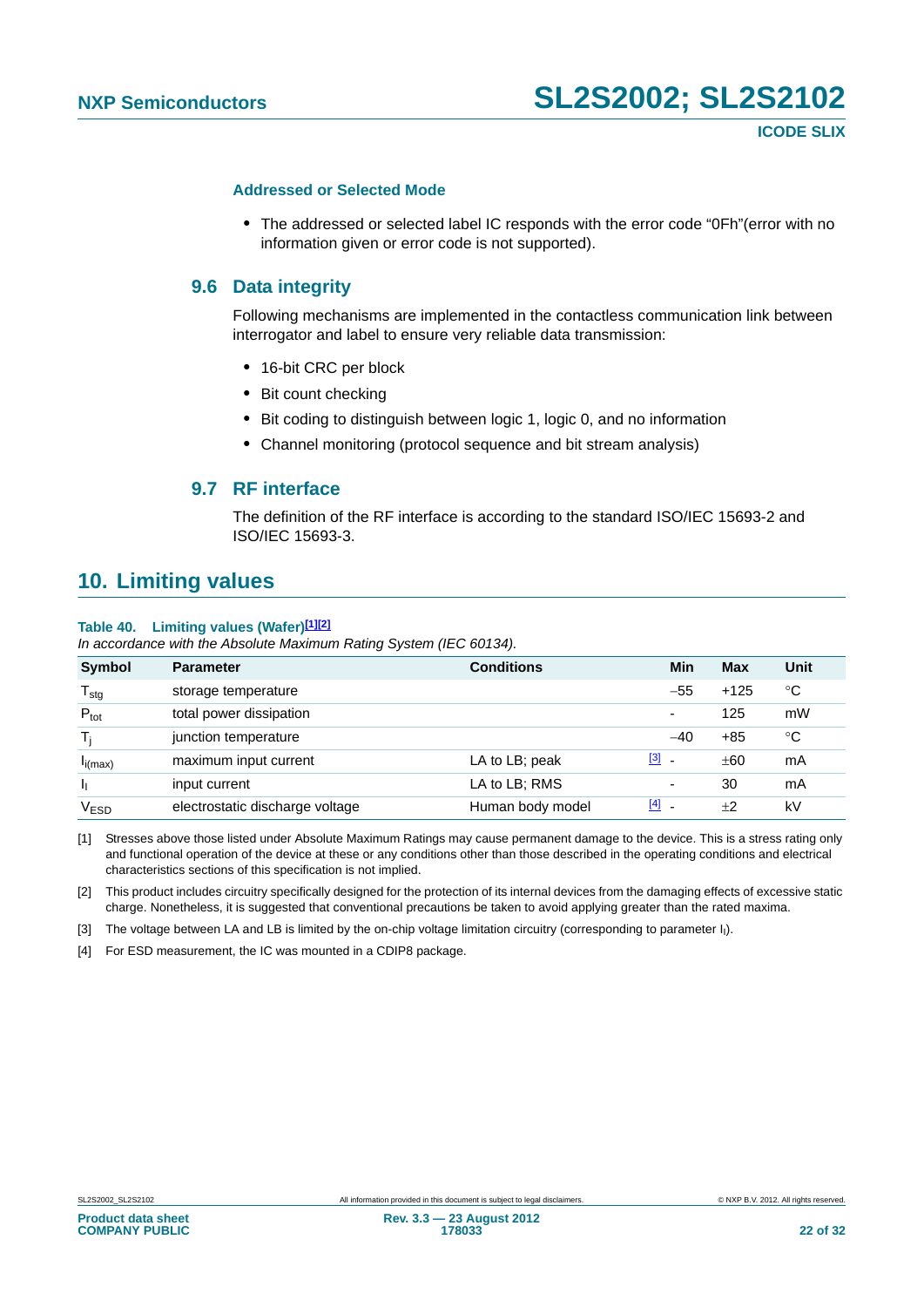## <span id="page-22-6"></span>**11. Characteristics**

#### **11.1 Memory characteristics**

<span id="page-22-7"></span><span id="page-22-3"></span>

| Table 41.                | <b>EEPROM characteristics</b> |                                                          |        |                |                          |       |
|--------------------------|-------------------------------|----------------------------------------------------------|--------|----------------|--------------------------|-------|
| Symbol                   | <b>Parameter</b>              | <b>Conditions</b>                                        | Min    | Typ            | Max                      | Unit  |
| $\mathfrak{t}_{\sf ret}$ | retention time                | $\mathsf{T}_{\mathsf{amb}} \leq 55\ \mathrm{^\circ C}$ . | 50     | ۰              | $\overline{\phantom{0}}$ | vear  |
| $N_{endu(W)}$            | write endurance               |                                                          | 100000 | $\overline{a}$ | $\blacksquare$           | cycle |

### **11.2 Interface characteristics**

#### <span id="page-22-8"></span><span id="page-22-4"></span>**Table 42. Interface characteristics**

*Typical ratings are not guaranteed. The values listed are at room temperature.*

| <b>Symbol</b>   | <b>Parameter</b>          | <b>Conditions</b>                        |             | Min                      | <b>Typ</b> | <b>Max</b>     | Unit       |
|-----------------|---------------------------|------------------------------------------|-------------|--------------------------|------------|----------------|------------|
| $f_i$           | input frequency           |                                          | $\boxed{1}$ | 13.553                   | 13.56      | 13.567         | <b>MHz</b> |
| $V_{i(RMS)min}$ | minimum RMS input voltage | operating read/write                     |             | 1.5                      | ٠          | 1.7            | ٧          |
| $P_{i(min)}$    | minimum input power       | operating                                | [2]         | $\overline{\phantom{a}}$ | 40         | $\blacksquare$ | $\mu$ W    |
| $C_i$           | input capacitance         | between LA and LB                        | $\boxed{3}$ |                          |            |                |            |
|                 |                           | <b>SL2S2002FUD</b><br><b>SL2S2002FTB</b> |             | 22.3                     | 23.5       | 24.7           | pF         |
|                 |                           | <b>SL2S2102FUD</b><br><b>SL2S2102FTB</b> |             | 92                       | 97         | 102            | pF         |

<span id="page-22-0"></span>[1] Bandwidth limitation  $(\pm 7 \text{ kHz})$  according to ISM band regulations.

<span id="page-22-1"></span>[2] Including losses in the resonant capacitor and rectifier.

<span id="page-22-2"></span>[3] Measured with an HP4285A LCR meter at 13.56 MHz and 2 V RMS.

## <span id="page-22-10"></span><span id="page-22-9"></span>**12. Marking**

### **12.1 Marking SOT1122**

#### <span id="page-22-5"></span>**Table 43. Marking SOT1122**

| Type number | <b>Marking code</b> |
|-------------|---------------------|
| SL2S2002FTB | 20                  |
| SL2S2102FTB | 21                  |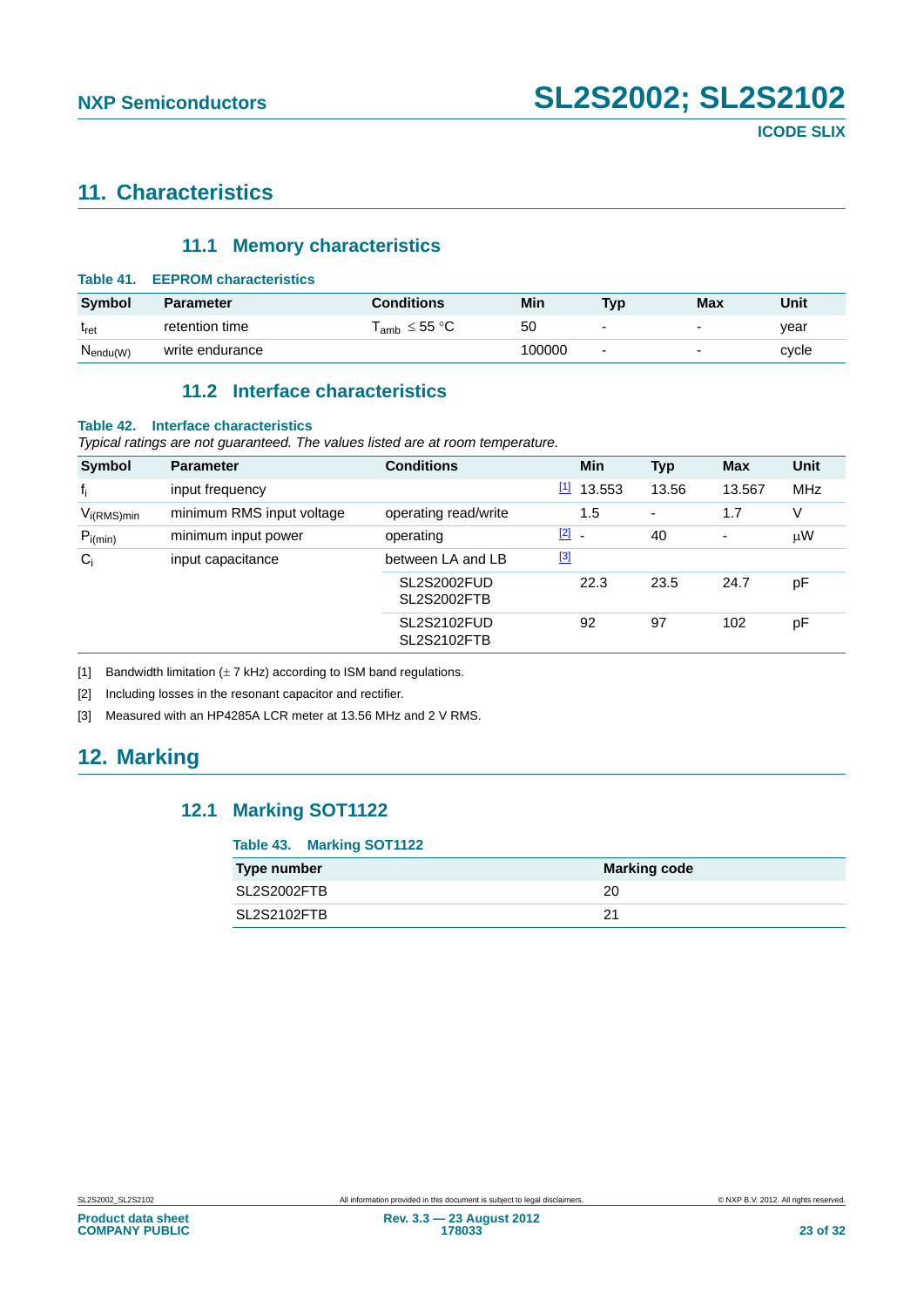**ICODE SLIX**

## <span id="page-23-1"></span>**13. Package outline**



<span id="page-23-0"></span>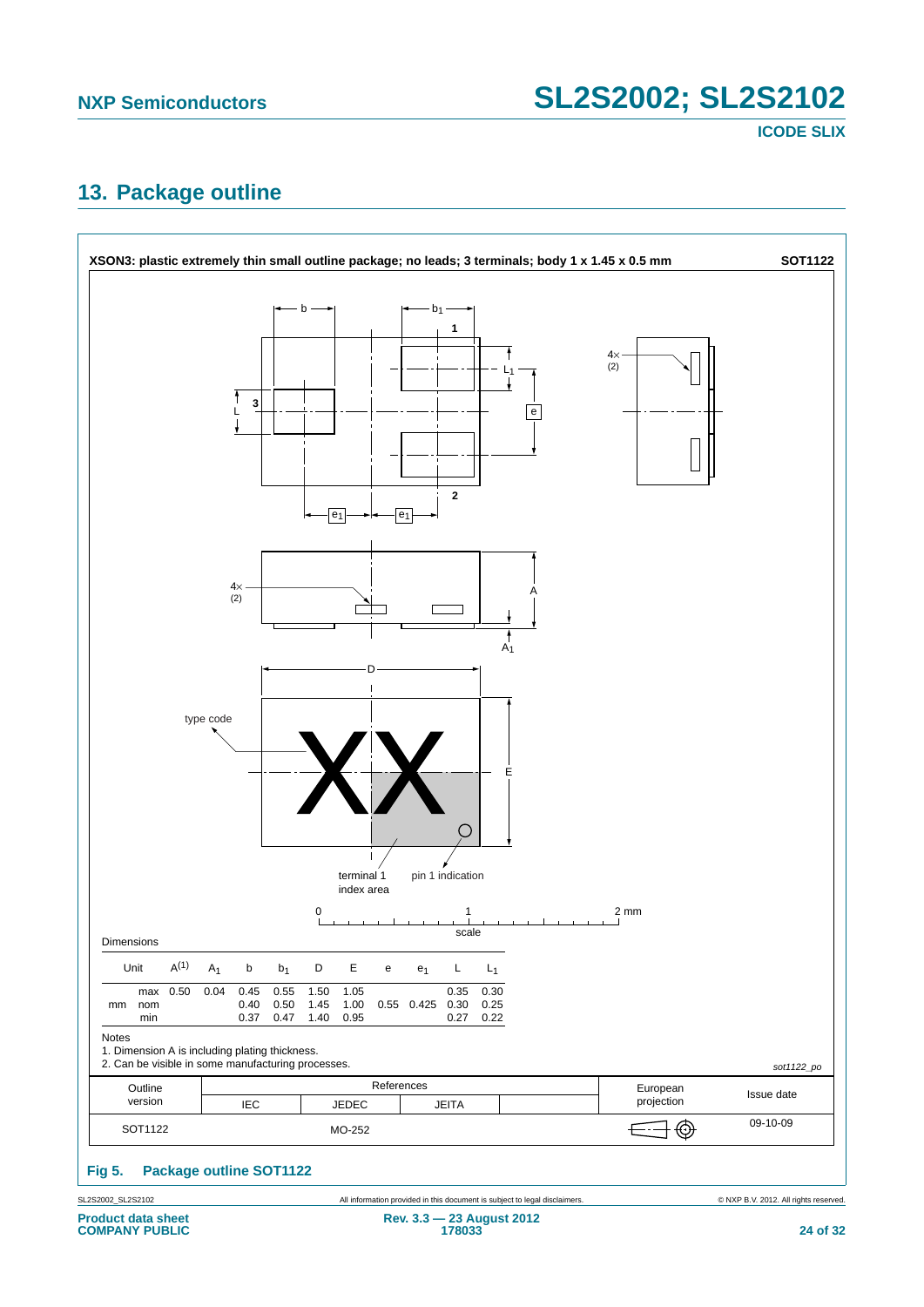**ICODE SLIX**

## <span id="page-24-1"></span>**14. Bare die outline**

<span id="page-24-0"></span>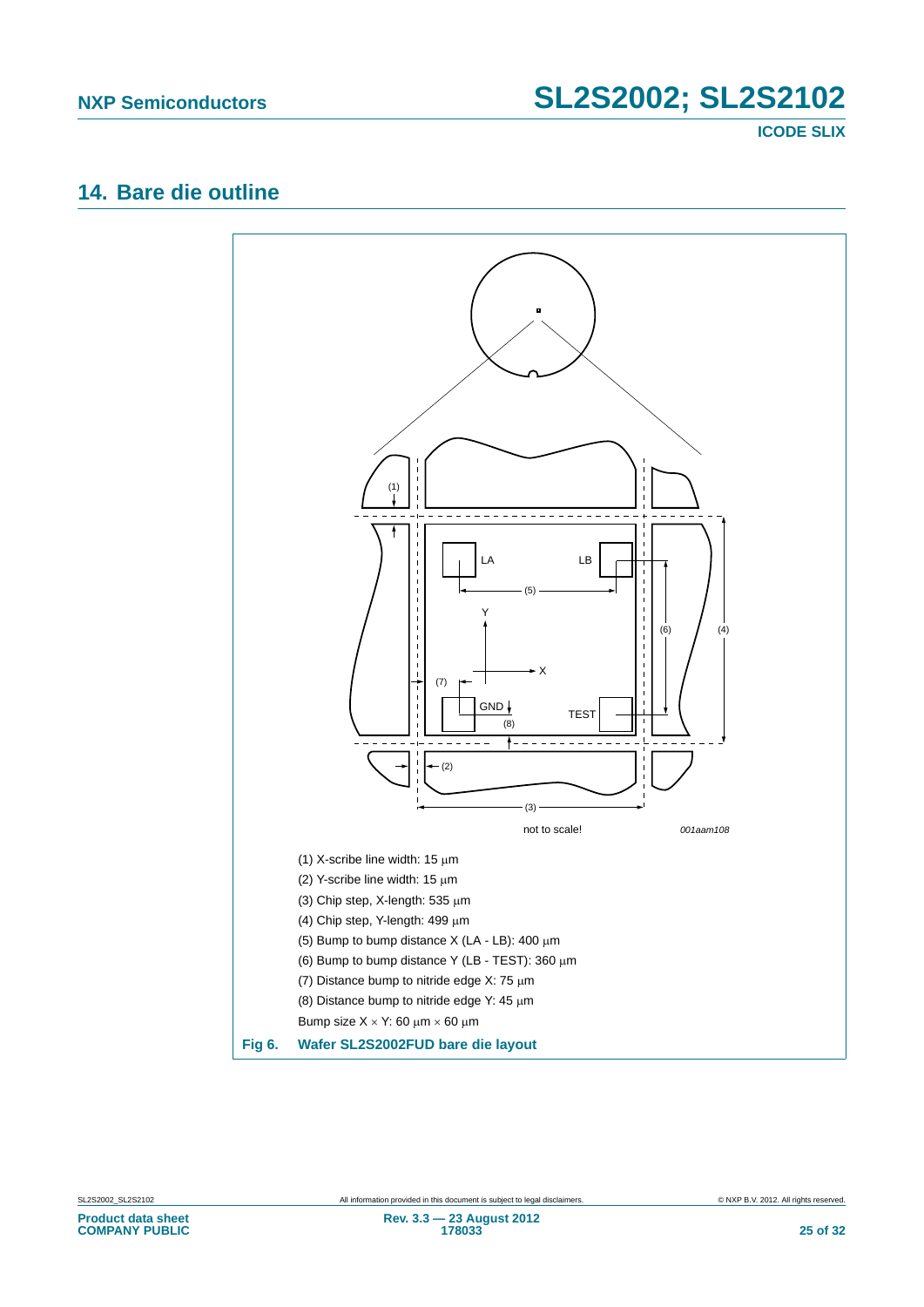**ICODE SLIX**

<span id="page-25-0"></span>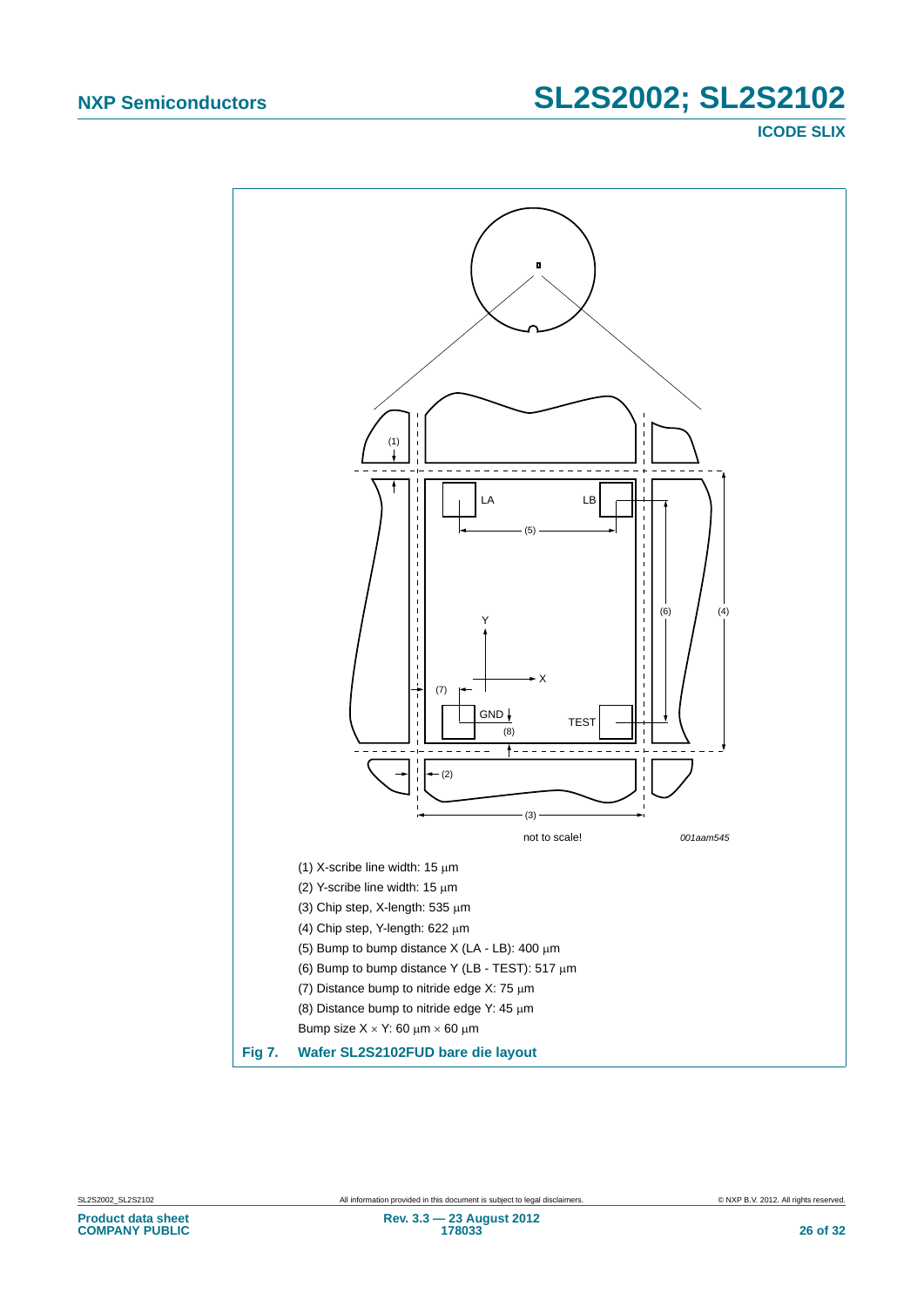### <span id="page-26-7"></span>**15. Abbreviations**

<span id="page-26-6"></span>

| Table 44.    | <b>Abbreviations</b>                                |
|--------------|-----------------------------------------------------|
| Acronym      | <b>Description</b>                                  |
| AFI          | <b>Application Family Identifier</b>                |
| <b>CRC</b>   | Cyclic Redundancy Check                             |
| <b>DSFID</b> | Data Storage Format Identifier                      |
| EAS          | Electronic Article Surveillance                     |
| EEPROM       | Electrically Erasable Programmable Read Only Memory |
| <b>EOF</b>   | End Of Frame                                        |
| IC           | <b>Integrated Circuit</b>                           |
| <b>LCR</b>   | Inductance, Capacitance, Resistance                 |
| <b>LSB</b>   | Least Significant Byte/Bit                          |
| <b>MSB</b>   | Most Significant Byte/Bit                           |
| <b>RF</b>    | Radio Frequency                                     |
| SOF          | <b>Start Of Frame</b>                               |
| UID          | Unique IDentifier                                   |

### <span id="page-26-8"></span>**16. References**

- <span id="page-26-0"></span>**[1] ISO Standard —** ISO/IEC 15693 - Identification cards - Contactless integrated circuit cards - Vicinity cards.
- <span id="page-26-3"></span>**[2] ISO Standard —** ISO/IEC 15693-2 -Identification cards - Contactless integrated circuit cards - Vicinity cards - Part 2: Air interface and initialization.
- <span id="page-26-4"></span>**[3] ISO Standard —** ISO/IEC 15693-3 -Identification cards - Contactless integrated circuit cards - Vicinity cards - Part 3: Anticollision and transmission protocol.
- <span id="page-26-1"></span>**[4] ISO Standard —** ISO/IEC 18000-3 - Information technology - Radio frequency identification for item management - Part 3: Parameters for air interface communications at 13.56 MHz.
- <span id="page-26-5"></span>**[5] ISO Standard —** ISO/IEC 7816-6 - Identification cards - Integrated circuit cards - Part 6: Interindustry data elements for interchange.
- <span id="page-26-2"></span>**[6] General specification for 8" wafer on UV-tape with electronic fail die marking —** Delivery type description – BL-ID document number: 1093\*\*1.

<sup>1. \*\* ...</sup> document version number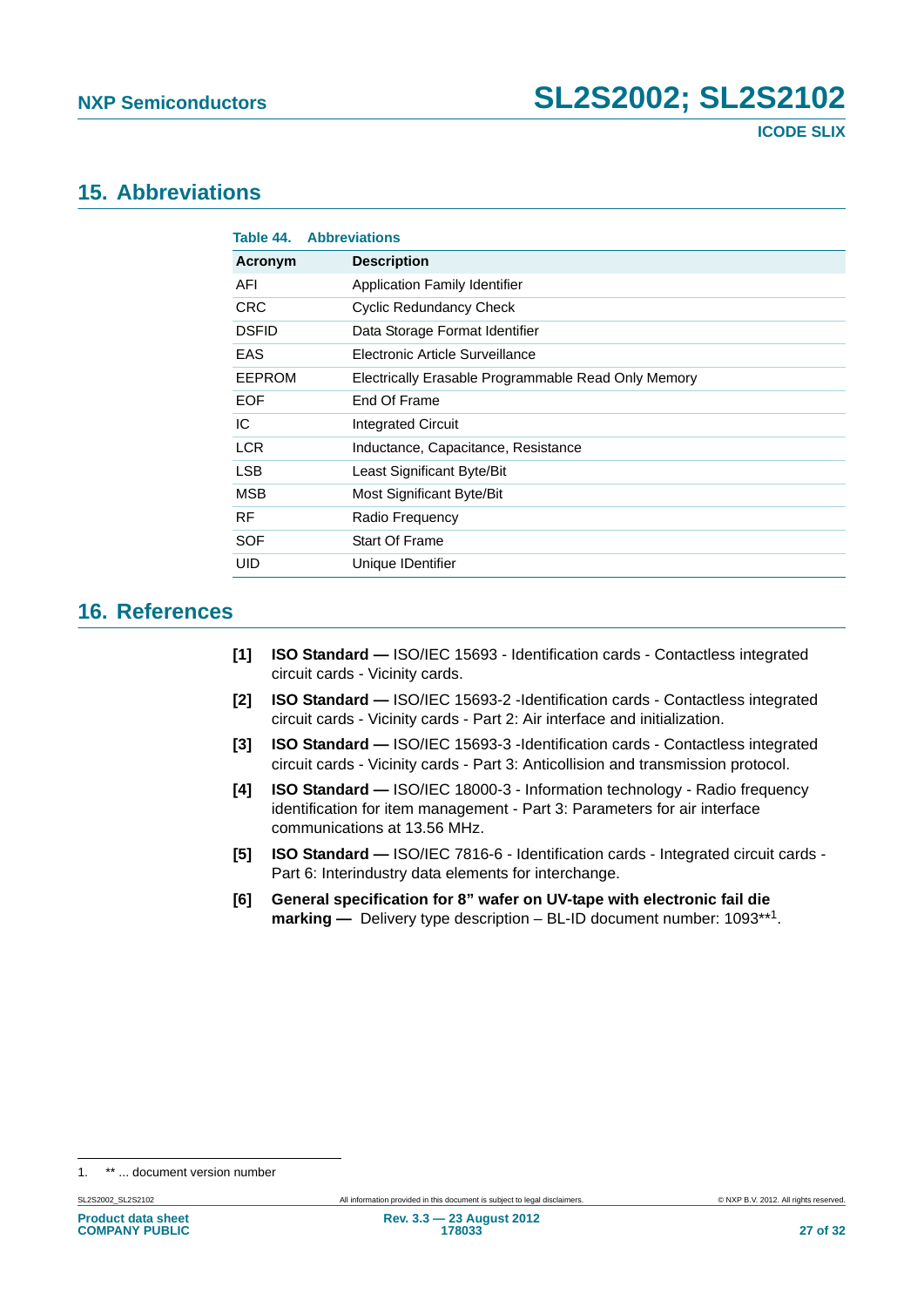## <span id="page-27-1"></span>**17. Revision history**

<span id="page-27-0"></span>

| Table 45. Revision history |                                                      |                                                                                        |                      |                        |  |
|----------------------------|------------------------------------------------------|----------------------------------------------------------------------------------------|----------------------|------------------------|--|
| Document ID                | Release date                                         | Data sheet status                                                                      | <b>Change notice</b> | <b>Supersedes</b>      |  |
| SL2S2002_SL2S2102 v3.3     | 20120823                                             | Product data sheet                                                                     | ٠                    | SL2S2002 SL2S2102 v3.2 |  |
| Modifications:             |                                                      | • Security level changed into "COMPANY PUBLIC"                                         |                      |                        |  |
| SL2S2002 SL2S2102 v3.2     | 20110110                                             | Product data sheet                                                                     |                      | SL2S2002 SL2S2102 v3.1 |  |
| Modifications:             |                                                      | • Type numbers SL2S2002FTB and SL2S2102FTB added                                       |                      |                        |  |
|                            | added                                                | Section 6 "Pinning information", Section 12 "Marking" and Section 13 "Package outline" |                      |                        |  |
| SL2S2002 SL2S2102 v3.1     | 20100908                                             | Product data sheet                                                                     |                      | SL2S2002 v3.0          |  |
| Modifications:             |                                                      | Added type number SL2S2102                                                             |                      |                        |  |
|                            |                                                      | Document layout updated                                                                |                      |                        |  |
|                            | Table 43: symbols and parameter descriptions updated |                                                                                        |                      |                        |  |
| SL2S2002 v3.0              | 20100527                                             | Product data sheet                                                                     |                      | 178020                 |  |
| 178020                     | 20100430                                             | Preliminary data sheet                                                                 | $\blacksquare$       | 178010                 |  |
| 178010                     | 20100205                                             | Objective data sheet                                                                   |                      |                        |  |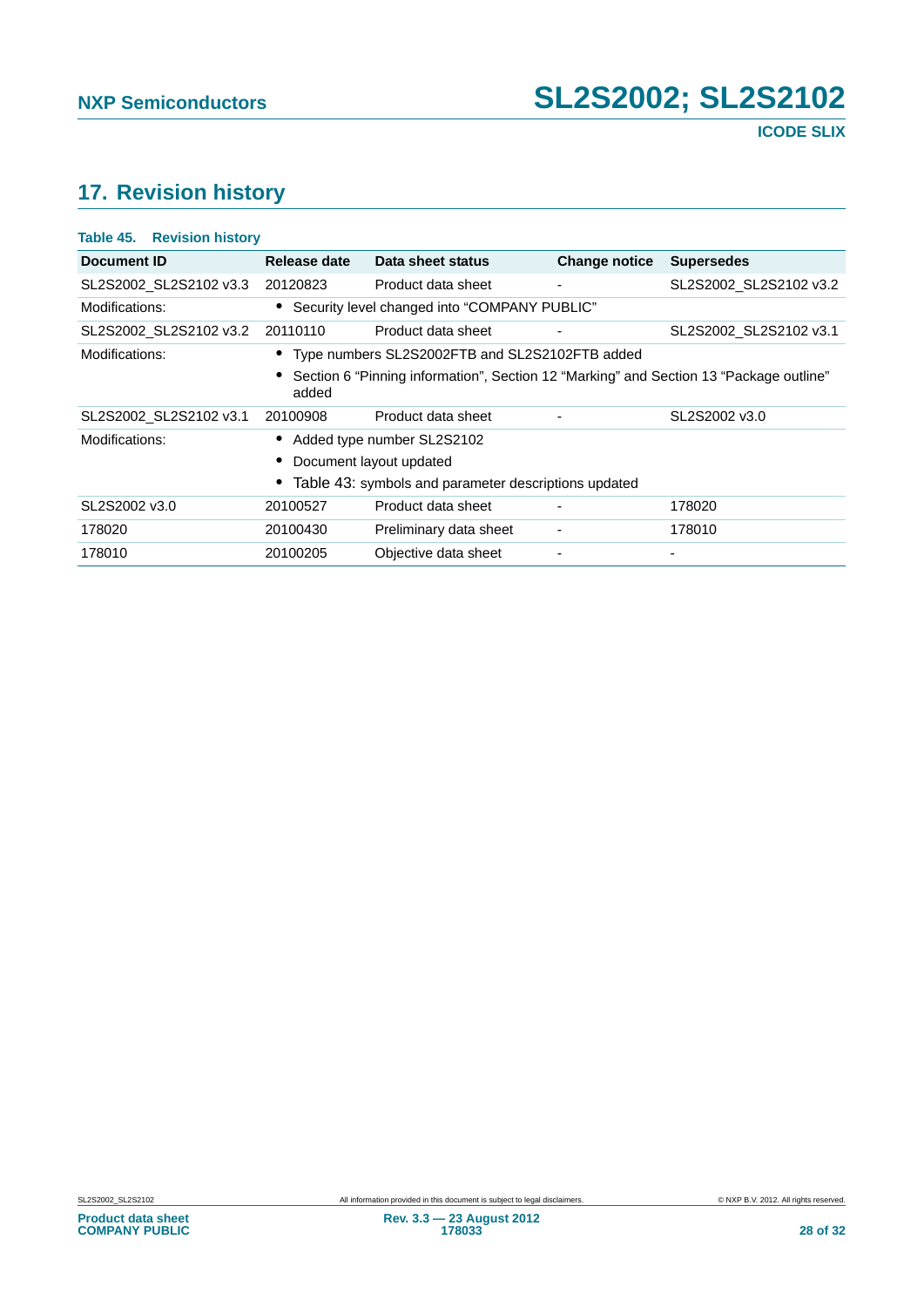## <span id="page-28-0"></span>**18. Legal information**

#### <span id="page-28-1"></span>**18.1 Data sheet status**

| Document status[1][2]          | Product status <sup>[3]</sup> | <b>Definition</b>                                                                     |
|--------------------------------|-------------------------------|---------------------------------------------------------------------------------------|
| Objective [short] data sheet   | Development                   | This document contains data from the objective specification for product development. |
| Preliminary [short] data sheet | Qualification                 | This document contains data from the preliminary specification.                       |
| Product [short] data sheet     | Production                    | This document contains the product specification.                                     |

[1] Please consult the most recently issued document before initiating or completing a design.

[2] The term 'short data sheet' is explained in section "Definitions".

[3] The product status of device(s) described in this document may have changed since this document was published and may differ in case of multiple devices. The latest product status<br>information is available on the Intern

#### <span id="page-28-2"></span>**18.2 Definitions**

**Draft —** The document is a draft version only. The content is still under internal review and subject to formal approval, which may result in modifications or additions. NXP Semiconductors does not give any representations or warranties as to the accuracy or completeness of information included herein and shall have no liability for the consequences of use of such information.

**Short data sheet —** A short data sheet is an extract from a full data sheet with the same product type number(s) and title. A short data sheet is intended for quick reference only and should not be relied upon to contain detailed and full information. For detailed and full information see the relevant full data sheet, which is available on request via the local NXP Semiconductors sales office. In case of any inconsistency or conflict with the short data sheet, the full data sheet shall prevail.

**Product specification —** The information and data provided in a Product data sheet shall define the specification of the product as agreed between NXP Semiconductors and its customer, unless NXP Semiconductors and customer have explicitly agreed otherwise in writing. In no event however, shall an agreement be valid in which the NXP Semiconductors product is deemed to offer functions and qualities beyond those described in the Product data sheet.

### <span id="page-28-3"></span>**18.3 Disclaimers**

**Limited warranty and liability —** Information in this document is believed to be accurate and reliable. However, NXP Semiconductors does not give any representations or warranties, expressed or implied, as to the accuracy or completeness of such information and shall have no liability for the consequences of use of such information. NXP Semiconductors takes no responsibility for the content in this document if provided by an information source outside of NXP Semiconductors.

In no event shall NXP Semiconductors be liable for any indirect, incidental, punitive, special or consequential damages (including - without limitation - lost profits, lost savings, business interruption, costs related to the removal or replacement of any products or rework charges) whether or not such damages are based on tort (including negligence), warranty, breach of contract or any other legal theory.

Notwithstanding any damages that customer might incur for any reason whatsoever, NXP Semiconductors' aggregate and cumulative liability towards customer for the products described herein shall be limited in accordance with the *Terms and conditions of commercial sale* of NXP Semiconductors.

**Right to make changes —** NXP Semiconductors reserves the right to make changes to information published in this document, including without limitation specifications and product descriptions, at any time and without notice. This document supersedes and replaces all information supplied prior to the publication hereof.

**Suitability for use —** NXP Semiconductors products are not designed, authorized or warranted to be suitable for use in life support, life-critical or safety-critical systems or equipment, nor in applications where failure or malfunction of an NXP Semiconductors product can reasonably be expected to result in personal injury, death or severe property or environmental damage. NXP Semiconductors and its suppliers accept no liability for inclusion and/or use of NXP Semiconductors products in such equipment or applications and therefore such inclusion and/or use is at the customer's own risk.

**Applications —** Applications that are described herein for any of these products are for illustrative purposes only. NXP Semiconductors makes no representation or warranty that such applications will be suitable for the specified use without further testing or modification.

Customers are responsible for the design and operation of their applications and products using NXP Semiconductors products, and NXP Semiconductors accepts no liability for any assistance with applications or customer product design. It is customer's sole responsibility to determine whether the NXP Semiconductors product is suitable and fit for the customer's applications and products planned, as well as for the planned application and use of customer's third party customer(s). Customers should provide appropriate design and operating safeguards to minimize the risks associated with their applications and products.

NXP Semiconductors does not accept any liability related to any default. damage, costs or problem which is based on any weakness or default in the customer's applications or products, or the application or use by customer's third party customer(s). Customer is responsible for doing all necessary testing for the customer's applications and products using NXP Semiconductors products in order to avoid a default of the applications and the products or of the application or use by customer's third party customer(s). NXP does not accept any liability in this respect.

**Limiting values —** Stress above one or more limiting values (as defined in the Absolute Maximum Ratings System of IEC 60134) will cause permanent damage to the device. Limiting values are stress ratings only and (proper) operation of the device at these or any other conditions above those given in the Recommended operating conditions section (if present) or the Characteristics sections of this document is not warranted. Constant or repeated exposure to limiting values will permanently and irreversibly affect the quality and reliability of the device.

**Terms and conditions of commercial sale —** NXP Semiconductors products are sold subject to the general terms and conditions of commercial sale, as published at<http://www.nxp.com/profile/terms>, unless otherwise agreed in a valid written individual agreement. In case an individual agreement is concluded only the terms and conditions of the respective agreement shall apply. NXP Semiconductors hereby expressly objects to applying the customer's general terms and conditions with regard to the purchase of NXP Semiconductors products by customer.

**No offer to sell or license —** Nothing in this document may be interpreted or construed as an offer to sell products that is open for acceptance or the grant, conveyance or implication of any license under any copyrights, patents or other industrial or intellectual property rights.

SL2S2002 SL2S2102 **All information provided in this document** is subject to legal disclaimers. © NXP B.V. 2012. All rights reserved.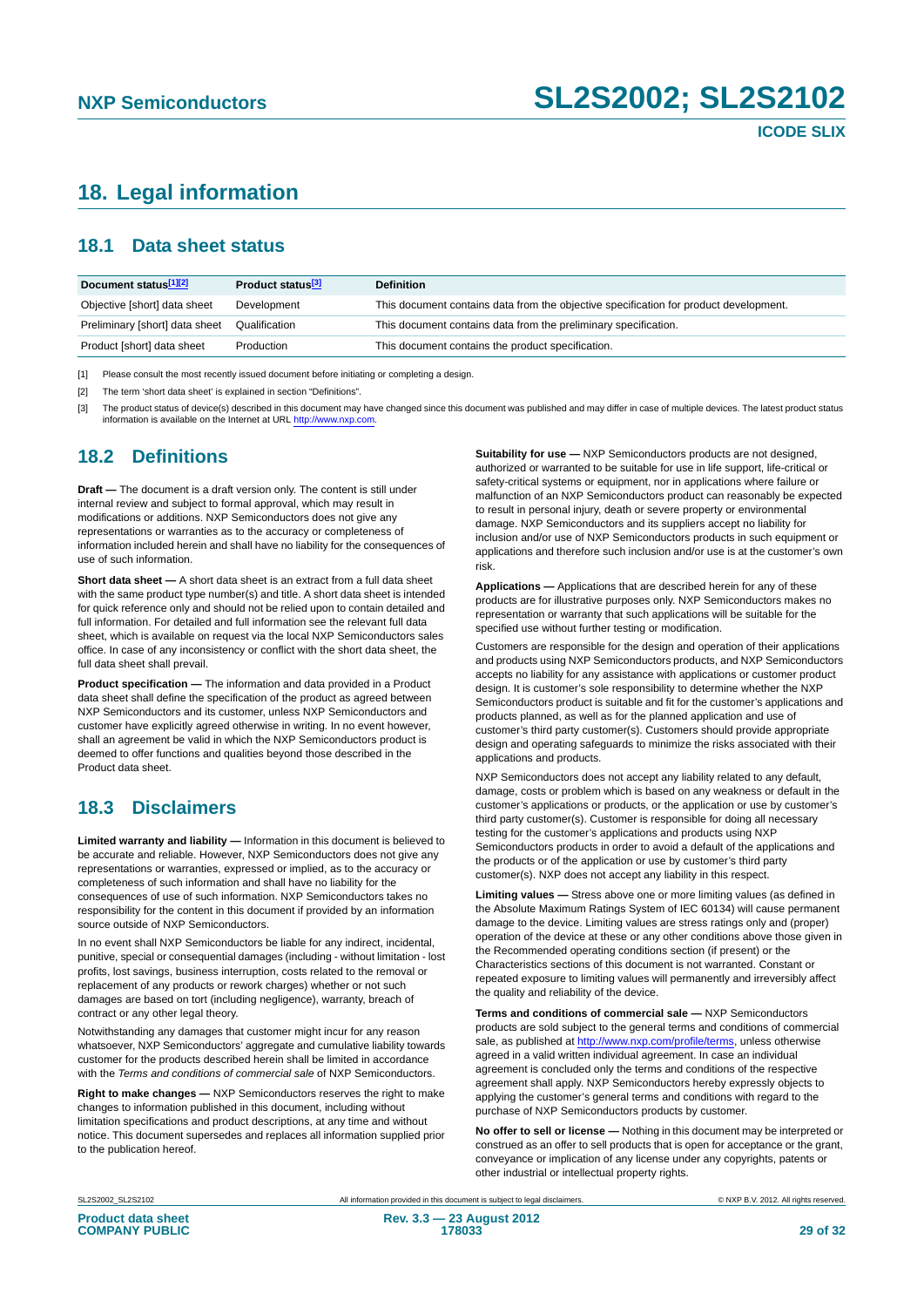#### **ICODE SLIX**

**Export control —** This document as well as the item(s) described herein may be subject to export control regulations. Export might require a prior authorization from competent authorities.

**Quick reference data —** The Quick reference data is an extract of the product data given in the Limiting values and Characteristics sections of this document, and as such is not complete, exhaustive or legally binding.

**Non-automotive qualified products —** Unless this data sheet expressly states that this specific NXP Semiconductors product is automotive qualified, the product is not suitable for automotive use. It is neither qualified nor tested in accordance with automotive testing or application requirements. NXP Semiconductors accepts no liability for inclusion and/or use of non-automotive qualified products in automotive equipment or applications.

In the event that customer uses the product for design-in and use in automotive applications to automotive specifications and standards, customer (a) shall use the product without NXP Semiconductors' warranty of the product for such automotive applications, use and specifications, and (b)

whenever customer uses the product for automotive applications beyond NXP Semiconductors' specifications such use shall be solely at customer's own risk, and (c) customer fully indemnifies NXP Semiconductors for any liability, damages or failed product claims resulting from customer design and use of the product for automotive applications beyond NXP Semiconductors' standard warranty and NXP Semiconductors' product specifications.

**Translations —** A non-English (translated) version of a document is for reference only. The English version shall prevail in case of any discrepancy between the translated and English versions.

#### <span id="page-29-0"></span>**18.4 Trademarks**

Notice: All referenced brands, product names, service names and trademarks are the property of their respective owners.

**ICODE and I-CODE —** are trademarks of NXP B.V.

## <span id="page-29-1"></span>**19. Contact information**

For more information, please visit: **http://www.nxp.com**

For sales office addresses, please send an email to: **salesaddresses@nxp.com**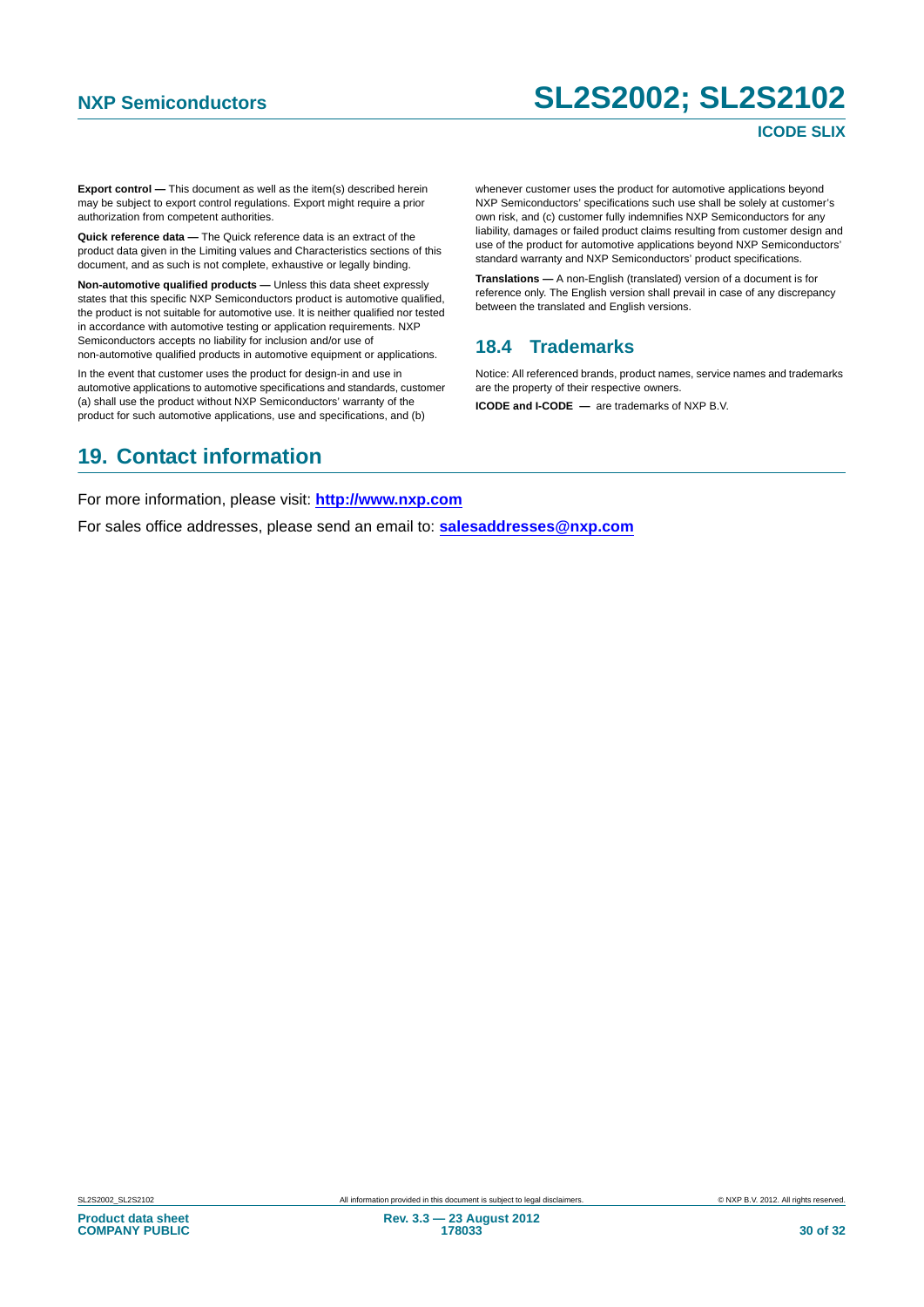**ICODE SLIX**

## <span id="page-30-0"></span>**20. Tables**

| Table 1.  | Ordering information 3                               |
|-----------|------------------------------------------------------|
| Table 2.  | Pin description SOT1122 4                            |
| Table 3.  | Bonding pad description 6                            |
| Table 4.  |                                                      |
| Table 5.  |                                                      |
| Table 6.  |                                                      |
| Table 7.  | Request format 14                                    |
| Table 8.  | Response format when Error_flag set 14               |
| Table 9.  | Response format when Error_flag NOT set 14           |
| Table 10. | Request format 14                                    |
| Table 11. | Password Identifier 14                               |
| Table 12. | Response format when Error_flag set 14               |
| Table 13. | Response format when Error_flag NOT set 15           |
| Table 14. | Request format 15                                    |
|           | Table 15. Password identifier 15                     |
|           | Table 16. Response format when Error_flag set 15     |
|           | Table 17. Response format when Error_flag NOT set 15 |
| Table 18. |                                                      |
|           | Table 19. Password identifier 16                     |
|           | Table 20. Response format when Error_flag set 16     |
| Table 21. | Response format when Error_flag NOT set 16           |
| Table 22. | Request format 17                                    |
|           | Table 23. Response format: Option flag logic 0 17    |
|           |                                                      |

| Table 24. | Response format: Option flag logic 1 17                |
|-----------|--------------------------------------------------------|
| Table 25. |                                                        |
| Table 26. | Request format  18                                     |
| Table 27. | Response format when Error_flag set 19                 |
| Table 28. | Response format when Error_flag NOT set 19             |
| Table 29. |                                                        |
| Table 30. | Response format when Error_flag set 19                 |
| Table 31. | Response format when Error_flag NOT set 19             |
| Table 32. |                                                        |
| Table 33. | Response format when Error_flag set 20                 |
| Table 34. | Response format when Error_flag NOT set 20             |
| Table 35. |                                                        |
| Table 36. |                                                        |
| Table 37. |                                                        |
| Table 38. | Response format when Error_flag set 21                 |
| Table 39. | Response format when Error_flag NOT set 21             |
|           | Table 40. Limiting values (Wafer) <sup>[1][2]</sup> 22 |
|           | Table 41. EEPROM characteristics 23                    |
|           | Table 42. Interface characteristics 23                 |
|           | Table 43. Marking SOT1122  23                          |
|           |                                                        |
|           | Table 45. Revision history  28                         |

## <span id="page-30-1"></span>**21. Figures**

| <b>Fig 1.</b> | Block diagram of ICODE SLIX3         |
|---------------|--------------------------------------|
| Fig 2.        | Pin configuration for SOT11224       |
| Fig 3.        | Wafer SL2S2002FUD layout and pin     |
|               | configuration for the bare die5      |
| Fig 4.        | Wafer SL2S2102FUD layout and pin     |
|               |                                      |
| Fig 5.        | Package outline SOT112224            |
| Fig 6.        | Wafer SL2S2002FUD bare die layout 25 |
| <b>Fig 7.</b> | Wafer SL2S2102FUD bare die layout 26 |